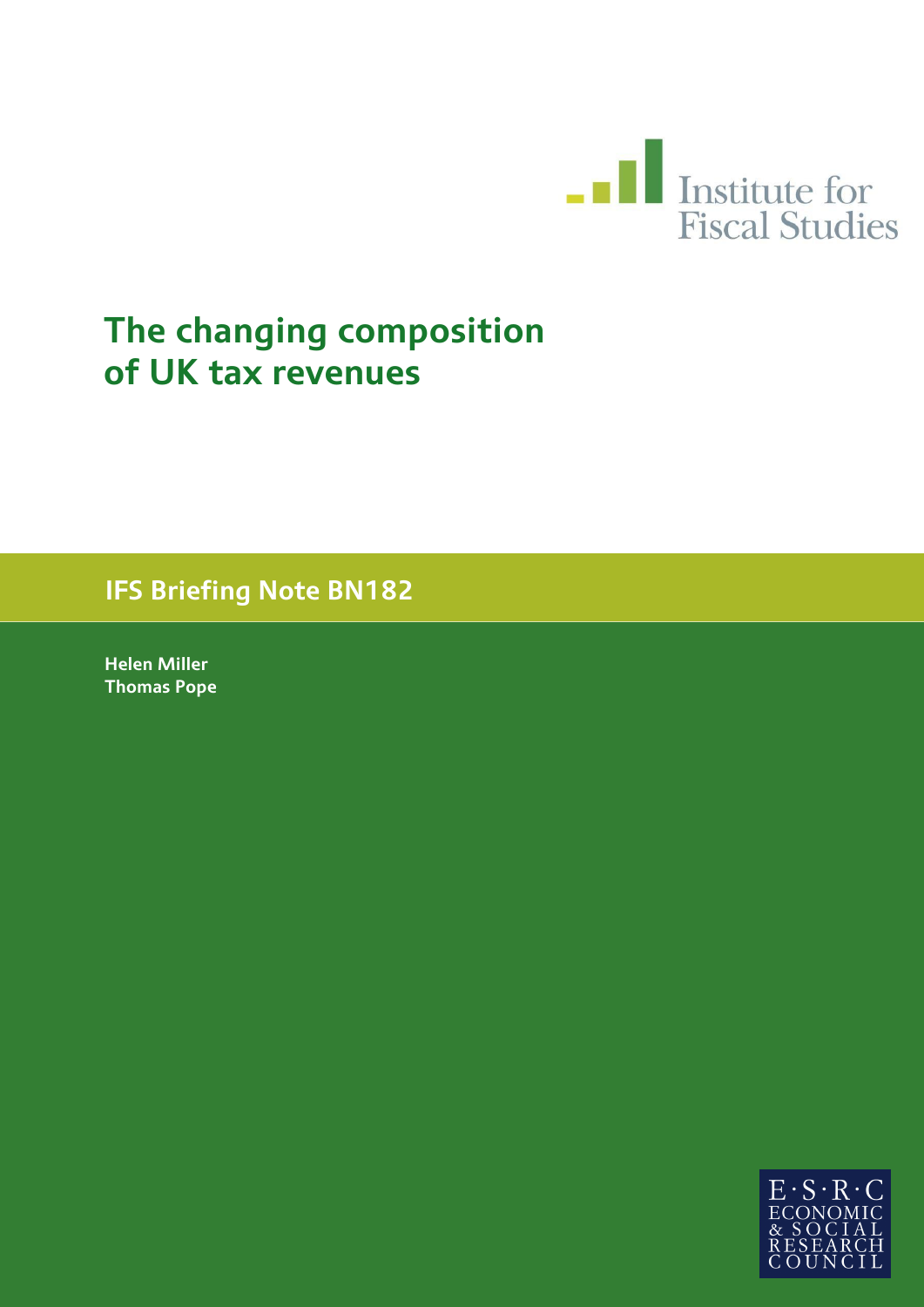# **The changing composition of UK tax revenues**

# *Helen Miller and Thomas Pope[1](#page-1-0)*

## *Institute for Fiscal Studies*

© The Institute for Fiscal Studies, April 2016 *ISBN: 978-1-911102-12-0*

#### **Executive summary**

- The recession triggered a collapse in government revenues; real receipts fell by 4.4% in 2008-09 and 5.5% in 2009-10, the two single largest annual falls since at least 1956. Alongside the unprecedented austerity drive, receipts have recovered, and by 2020 will be 37.2% of national income  $-$  roughly the pre-crisis level.
- This masks changes in the composition of tax revenues. The taxman looks set to raise more from VAT but less from other indirect taxes, about the same from personal income taxes but with more of that coming from the highest earners, less from the main property taxes and substantially less from corporation taxes.
- Increased reliance on a small number of income tax payers follows a longer-run trend driven by above-average increases in top incomes. Since 2008, this reliance has been largely driven by increases in taxes on the rich and tax cuts  $-$  mostly via a higher personal allowance  $-$  for low- and middle-income taxpayers.
- Fuel duty remains frozen at 2011 levels. This political choice, combined with more fuel-efficient vehicles, has reduced revenues in real terms. The recent unwillingness to increase fuel duty even in line with inflation implies a risk to these revenues and, if continued, would lead to large revenue losses in the longer term.
- In recent times, council tax and business rates have provided a stable source of revenue. Both are now forecast to decline as a share of national income.

<span id="page-1-0"></span> $1$  We gratefully acknowledge support from the Economic and Social Research Council (ESRC) under the Centre for the Microeconomic Analysis of Public Policy (CPP) grant number ES/M010147/1. We thank Stuart Adam for helpful comments.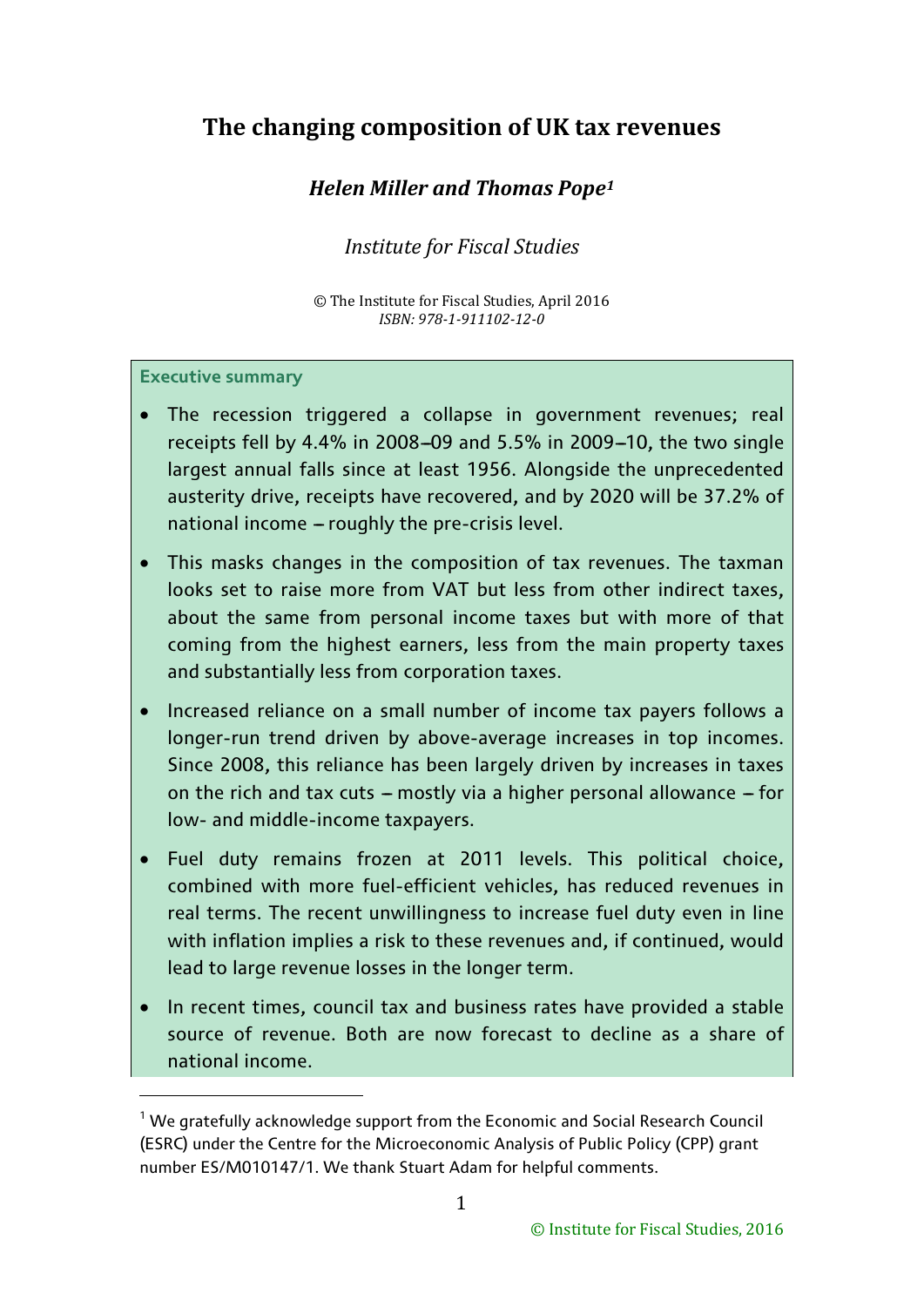- A decline of North Sea revenues that was predicted due to diminishing oil reserves has been accelerated by the very low oil price.
- There remains uncertainty over the extent to which corporate profits, especially in the banking sector, will bounce back. New taxes on banks will prop up revenues to some extent, but, overall, policy choices will lead to a decline in corporation tax receipts. This marks a break with a long-run trend that shows volatility with the economic cycle but no persistent decline in receipts.
- There is an increased reliance on smaller taxes (such as stamp duties), including a host of entirely new taxes. The latter have tended to be introduced with little consultation and insufficient consideration of how they might operate within a well-designed tax system. Sadly, there is no sign of a long-term strategy.
- There are risks to revenue streams: there is still uncertainty about the strength of the recovery, it is difficult to forecast the receipts from new taxes and there is policy risk in the sense that the government may choose to deviate from the assumptions embedded in forecasts.

## **1. Introduction**

<u>.</u>

Between 2007–08 and 2009–10, total government receipts collapsed – they fell by over 9% in real terms and were 2% lower as a proportion of national income – largely as a result of the financial crisis and resulting recession (see Figure 1). By the end of this decade, government receipts are forecast to be 37.2% of national income,[2](#page-2-0) a little lower than in 2007– 08 (37.5%) but higher than in 2009–10 (35.8%) and 2015–16 (36.3%) and a little higher than the average level over the two decades before the recession (36.4%).

On the face of it, these aggregate numbers imply that, by 2020–21, we will be more or less back where we started, raising around the same proportion of national income in revenue as just before the crisis. However, this masks considerable changes in the composition of receipts.

<span id="page-2-0"></span> $2$  In all of our analysis. we ignore the temporary effect of changes in the timing of corporation tax payments for large companies, which provides a temporary revenue boost in 2019-20 and 2020-21. Including this effect, government receipts would be 37.4% of national income in 2020-21.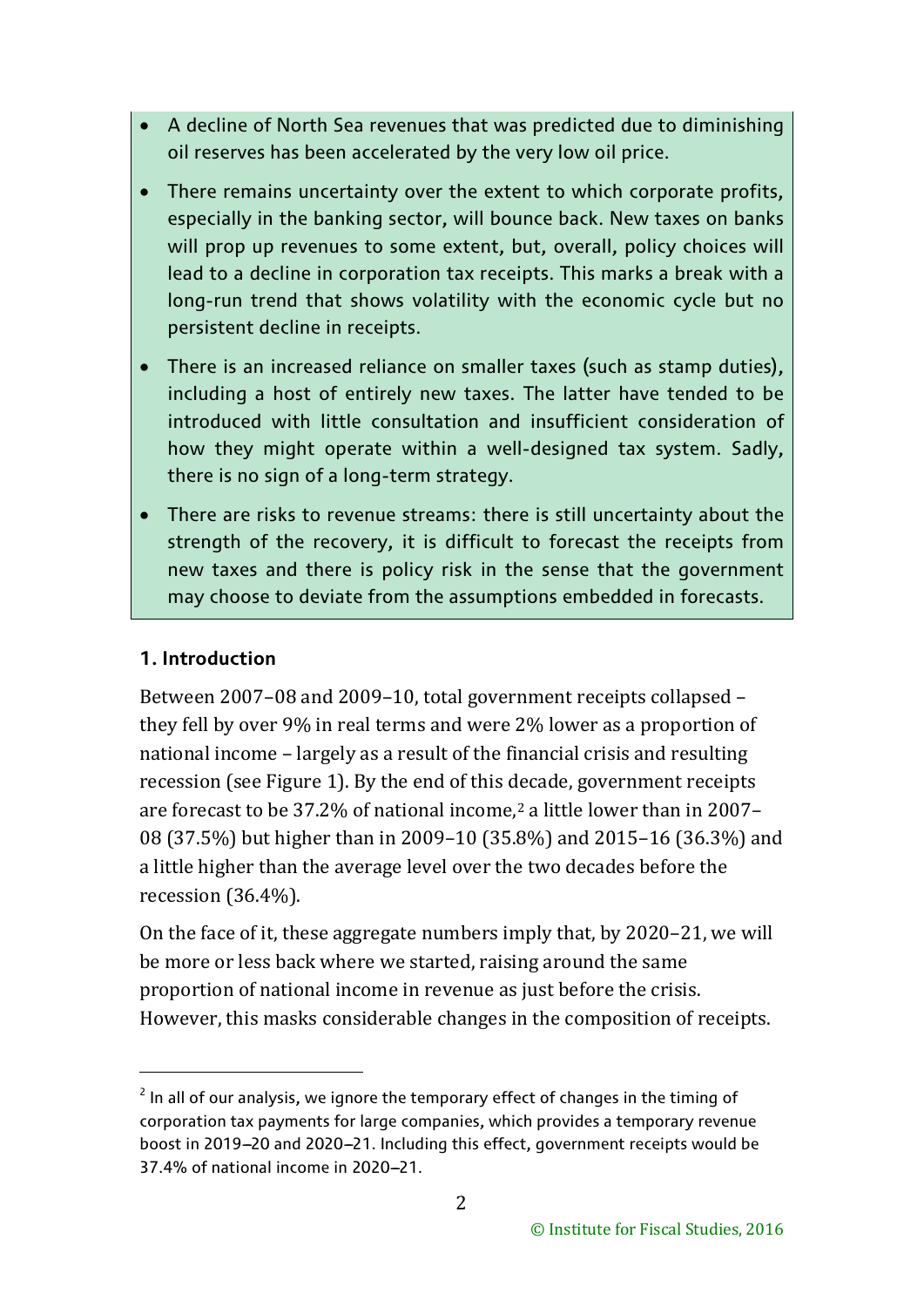



Note: Year-on-year real growth is calculated using the national income deflator. This figure includes tax receipts, interest and dividends, and receipts from public corporations. We remove the temporary revenue effect of changes in the timing of corporation tax receipts, which boost revenues in 2019-20 and 2020-21.

Source: OBR public finances databank, [http://budgetresponsibility.org.uk/download/public](http://budgetresponsibility.org.uk/download/public-finances-databank/)[finances-databank/.](http://budgetresponsibility.org.uk/download/public-finances-databank/)

Section 2 of this briefing note describes these composition changes, including their relation to longer-term trends and the extent to which they are driven by policy choices or changes in UK economic activity.

We will conclude that policy shifts mean that, in the medium term, the UK taxman looks set to: (i) be more reliant on the highest-earning income tax payers; (ii) collect more revenue from VAT and less from other indirect taxes, notably fuel duty; (iii) raise less revenue from both council tax and business rates; and (iv) raise substantially less revenue from corporation taxes. Section 3 considers the changes in 'corporation taxes' in more detail. Section 4 highlights the increased reliance on a set of smaller taxes, and the introduction of a host of new taxes, since the crisis. Section 5 concludes.

<span id="page-3-0"></span> $3$  In what follows, we consider only tax revenues, which make up the majority of receipts and most of the changes since the crisis. Non-tax receipts as a share of national income are forecast to increase slightly between 2007-08 and 2020-21.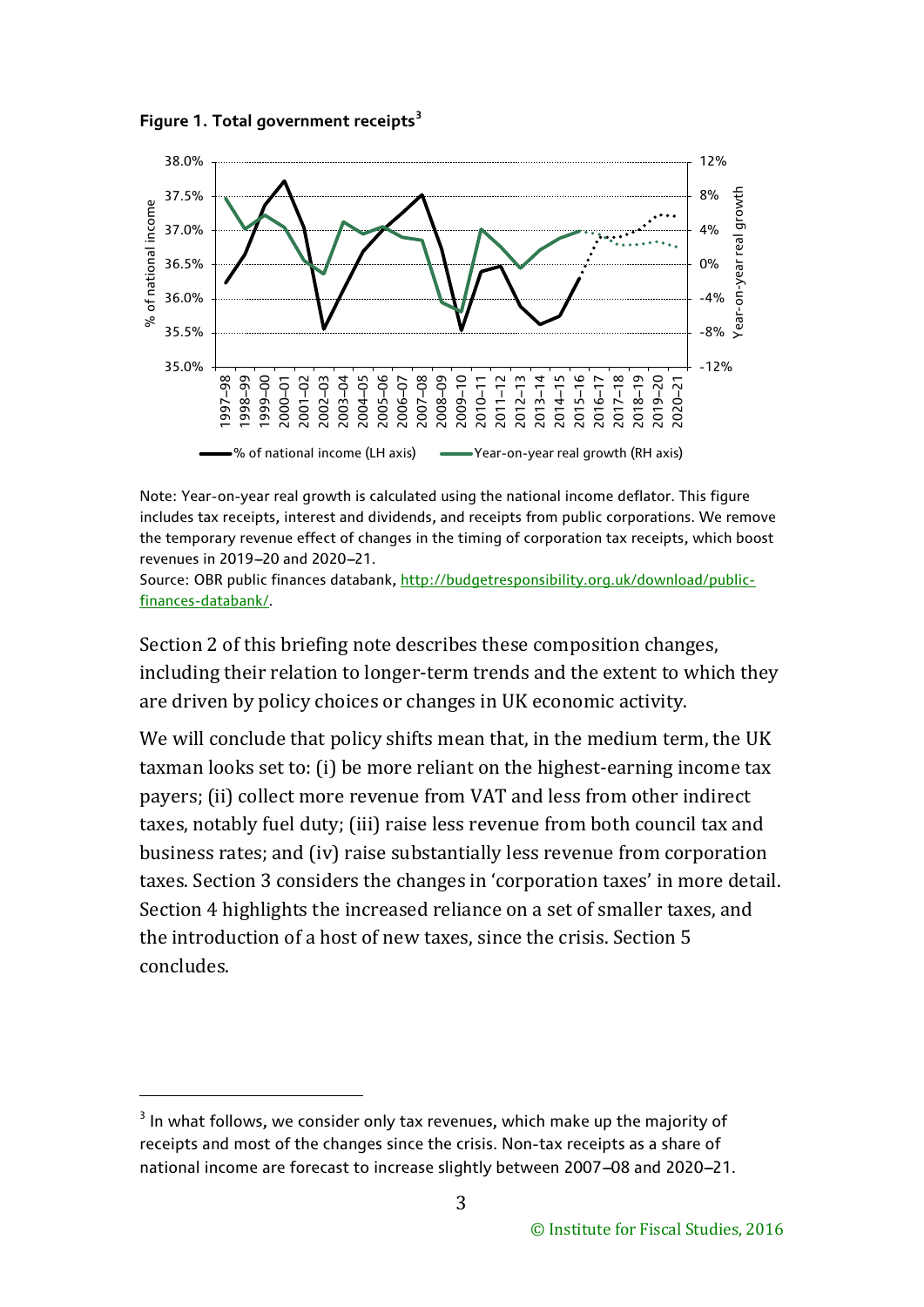#### **2. Changes in the composition of tax revenue**

Figure 2 shows the breakdown of UK tax revenues in 2015–16. The UK currently raises around 45% of receipts from income tax and National Insurance contributions (NICs) and 28% from VAT and other indirect taxes. Corporation tax raises 7% and the main taxes on property – business rates and council tax – contribute 5% each. The remaining revenue comes from a set of smaller taxes, including those we classify as 'capital taxes' (4%).[4](#page-4-0)





Note: 'Capital taxes' includes stamp duties, capital gains tax and inheritance tax. 'Other indirect taxes' includes alcohol duties, tobacco duties, betting and gaming duties, air passenger duty, insurance premium tax, landfill tax, climate change levy, vehicle excise duties and soft drinks levy. 'Other taxes' is a residual measure, including taxes devolved to Northern Ireland and Scotland and what the Office for Budget Responsibility (OBR) defines as 'environmental levies'. The latter are somewhat different from conventional taxes because they are generally part of government schemes such that higher revenues translate directly into higher spending. Source: OBR, *Economic and Fiscal Outlook*, March 2016,

[http://budgetresponsibility.org.uk/efo/economic-fiscal-outlook-march-2016/.](http://budgetresponsibility.org.uk/efo/economic-fiscal-outlook-march-2016/)

-

Figure 3 shows how revenues from different sources have evolved since the start of the recession. For ease of exposition, we consider taxes in broad groups. However, in doing so, we note that there is no clear-cut way

<span id="page-4-0"></span><sup>4</sup> For a description of the UK tax system, see C. Grace, T. Pope and B. Roantree, 'A survey of the UK tax system', IFS Briefing Note BN09, November 2015, [http://www.ifs.org.uk/publications/1711.](http://www.ifs.org.uk/publications/1711)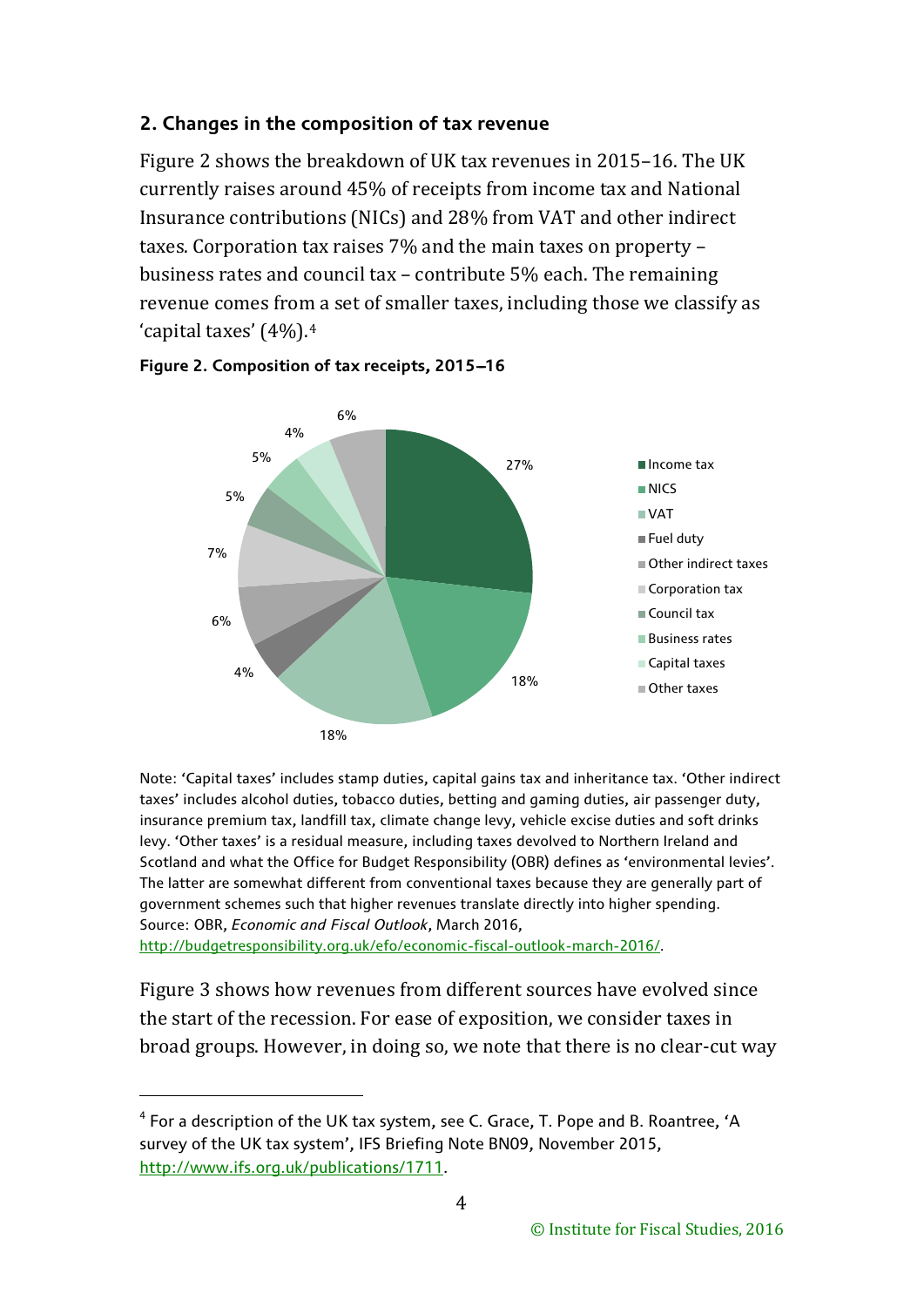

**Figure 3. Composition of tax receipts since the recession**

Note: 'Income taxes' includes income tax, NICs (employer and employee), the payroll tax on bankers' bonuses and the apprenticeship levy. 'Indirect taxes' includes VAT, fuel duty, alcohol duties, tobacco duties, betting and gaming duties, air passenger duty, insurance premium tax, landfill tax, climate change levy, vehicle excise duties and soft drinks levy. 'Corporation taxes' includes corporation tax, petroleum revenue tax, oil royalties, windfall tax on tobacco companies, bank surcharge, bank levy and diverted profits tax. 'Capital taxes' is defined as in Figure 2. 'Property taxes' includes council tax and business rates.

Source: OBR public finances databank, [http://budgetresponsibility.org.uk/download/public](http://budgetresponsibility.org.uk/download/public-finances-databank/)[finances-databank/;](http://budgetresponsibility.org.uk/download/public-finances-databank/) HMRC tax receipts and NICs for the UK,

[https://www.gov.uk/government/statistics/hmrc-tax-and-nics-receipts-for-the-uk;](https://www.gov.uk/government/statistics/hmrc-tax-and-nics-receipts-for-the-uk) IFS revenue composition spreadsheet,

[http://www.ifs.org.uk/uploads/publications/ff/revenue\\_composition%20June%202014.xls;](http://www.ifs.org.uk/uploads/publications/ff/revenue_composition%20June%202014.xls) table PSA6D of ONS public finance tables,

[http://www.ons.gov.uk/economy/governmentpublicsectorandtaxes/publicsectorfinance/bulleti](http://www.ons.gov.uk/economy/governmentpublicsectorandtaxes/publicsectorfinance/bulletins/publicsectorfinances/previousReleases) [ns/publicsectorfinances/previousReleases;](http://www.ons.gov.uk/economy/governmentpublicsectorandtaxes/publicsectorfinance/bulletins/publicsectorfinances/previousReleases) OBR, *Economic and Fiscal Outlook*, March 2016, [http://budgetresponsibility.org.uk/efo/economic-fiscal-outlook-march-2016/.](http://budgetresponsibility.org.uk/efo/economic-fiscal-outlook-march-2016/)

to group taxes and that these groups do not denote the economic incidence of a tax.

To date (2015–16), there have been substantial reductions in revenues from personal income, capital and corporation taxes as a proportion of national income. This has been partially offset (overall, revenues remain slightly lower as a share of national income) by more revenue from indirect taxes, driven almost entirely by the increase in the VAT rate to 20% from April 2012.

Some of these trends were largely the product of temporary economic weakness rather than permanent changes and are set to unwind partially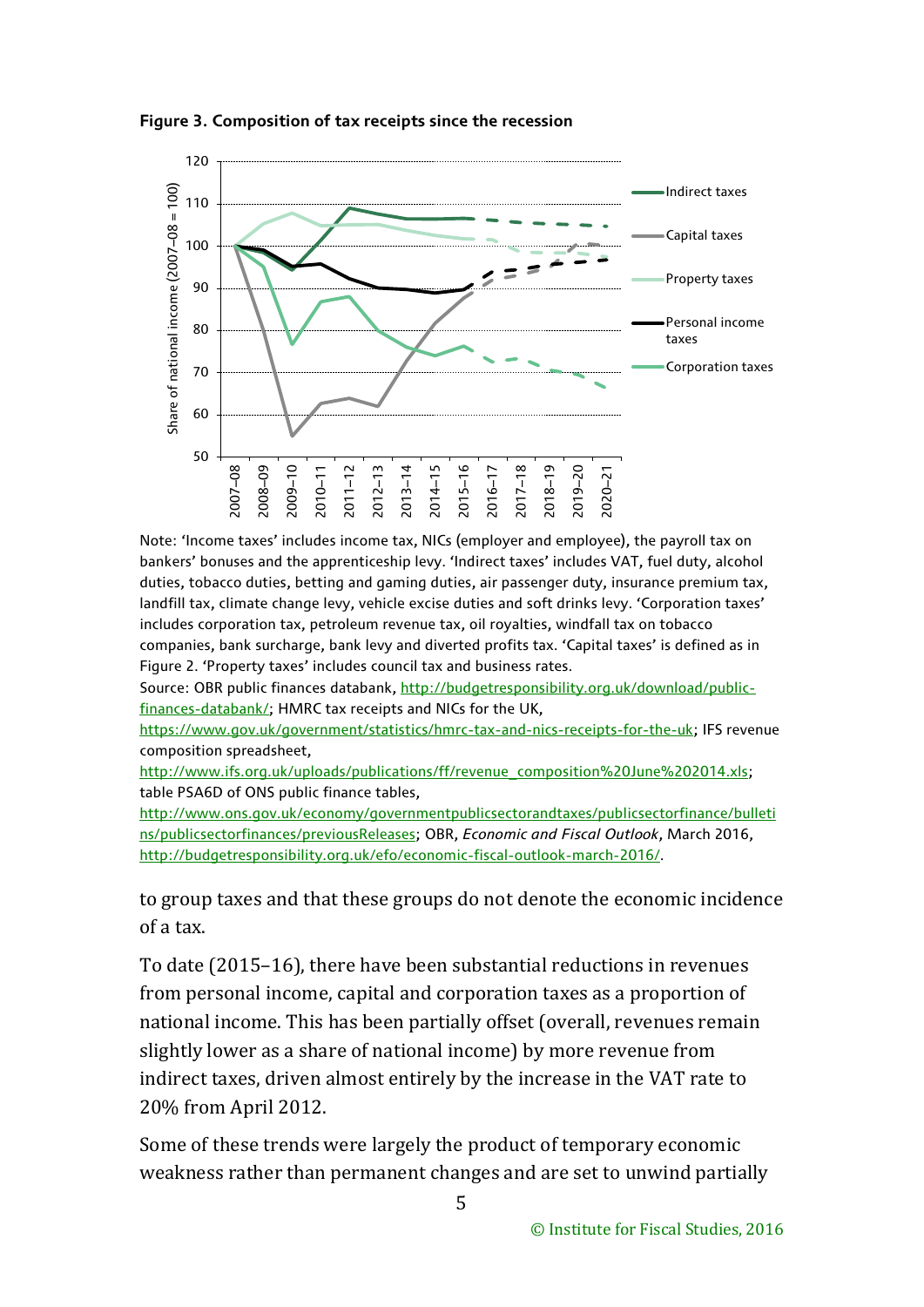or entirely over the next five years. Notably, receipts from personal income and capital taxes have been depressed by weak wages and capital returns respectively and are forecast to recover to around their pre-recession levels (as a fraction of national income) by 2020–21. The overall stability of these revenues between 2007–08 and 2020–21 contrasts with the trend in the decade or so before the recession, which saw revenues from income and capital taxes increasing in importance (see Figure 4).





The jump in revenues from indirect taxes is due to unwind, such that the share of national income they represent will be around the same in 2020– 21 (9.6%) as in 2007–08 (9.2%). The trend towards lower indirect tax receipts that has been seen over the decade or so before the recession was halted by the increase in VAT but may restart as a result of falls in revenues from other indirect taxes.

Within both personal income and indirect taxes, the fact that revenues return to a similar fraction of national income by the end of the parliament to what they were before the crisis masks important compositional change. We address these in the following subsections.

Receipts from the two property taxes have been relatively stable as a share of national income since the early 1990s but, in a break with this trend, are

Note and source: As for Figure 3.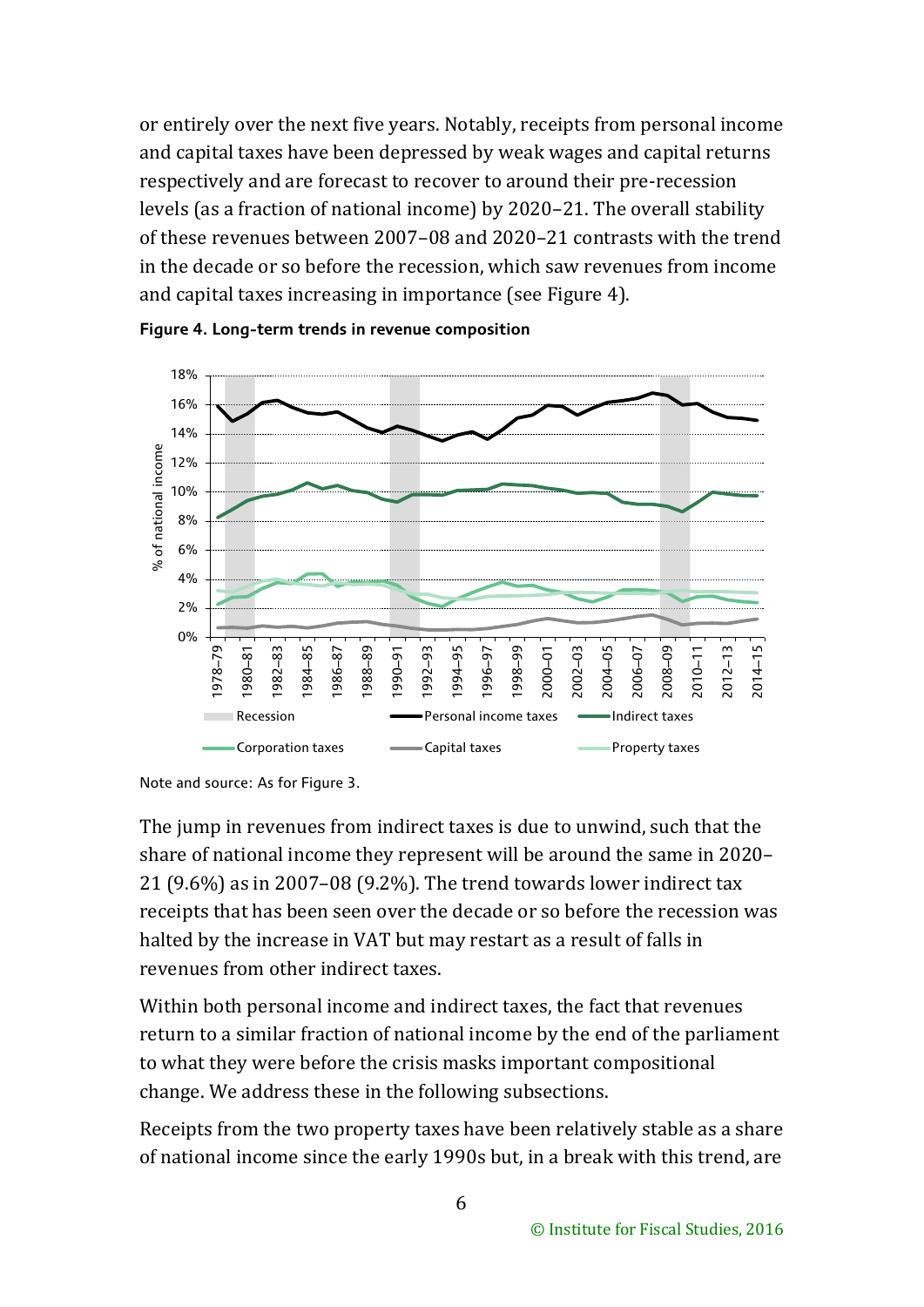due to fall between now and the end of the parliament. For business rates in particular, this results from policy change.

A notable feature of Figure 3 is that revenues from corporation taxes have declined substantially as a proportion of national income and are forecast to continue to decline over the next five years. This results from both policy and underlying economic changes. The main contributor is onshore corporation tax, which always fluctuates with the economic cycle, but historically has not shown a systematic downward trend (offshore receipts account for a fall in the late 1980s displayed in Figure 4).[5](#page-7-0) We return to these taxes in Section 3.

## *VAT more important, duties in decline*

Figure 5 shows that the change in consumption taxes is driven by a jump in VAT receipts (resulting from a rate increase from 17.5% to 20%)



#### **Figure 5. Indirect tax revenues**

Note: Other indirect taxes counted here are alcohol duties, tobacco duties, betting and gaming duties, air passenger duty, insurance premium tax, landfill tax, climate change levy, vehicle excise duties and soft drinks levy.

Source: As for Figure 3.

<span id="page-7-0"></span> $5$  For a discussion of corporation tax trends, see R. Griffith and H. Miller, 'Taxable corporate profits', Fiscal Studies, 2014, 35, 535-57,

[http://www.ifs.org.uk/publications/7605,](http://www.ifs.org.uk/publications/7605) and H. Miller, 'Corporate tax, revenues and avoidance', in C. Emmerson, P. Johnson and H. Miller (eds), *The IFS Green Budget: February 2013*, [http://www.ifs.org.uk/budgets/gb2013/GB2013\\_Ch10.pdf.](http://www.ifs.org.uk/budgets/gb2013/GB2013_Ch10.pdf)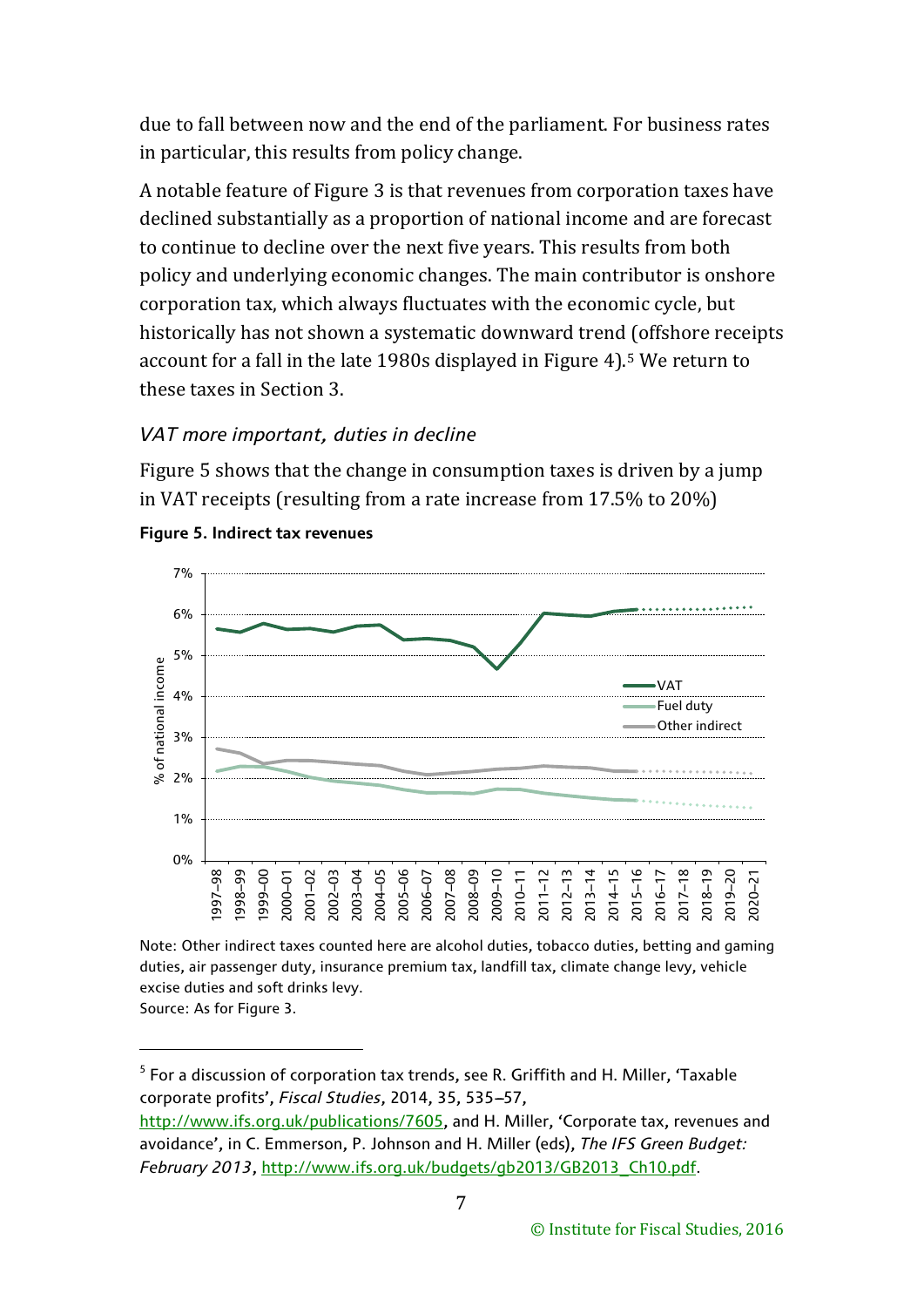combined with an ongoing, long-run decline in receipts from fuel duty and other indirect taxes. The trend towards VAT and away from othe[r i](#page-8-0)ndirect taxes fits with a much longer-term trend, documented elsewhere.<sup>6</sup>

The decline in revenue from fuel duty has been especially stark. Government policy is that fuel duty should increase in line with inflation (measured using the Retail Price Index (RPI)) each year (this is factored into the OBR's forecast, shown in the dotted line). Part of the recent and the entire forecast decline arises from structural changes towards more fuel-efficient vehicles, which have reduced petrol and diesel consumption. The OBR expects that these changes alone will lead to a reduction in fuel duty of around 0.5% of GDP (from 1.5% today) by 2033–34 as demand for fuel continues to fall.[7](#page-8-1) Since 2011, this decline has been accelerated by the policy decisions at successive Budgets and Autumn Statements to freeze fuel duty in cash terms. This represents a 14% real tax cut, costing around £4.4 billion a year in 2015–16 terms. In Budget 2016, the Chancellor again froze fuel duty, despite oil (and so fuel) prices being at historic lows and the cost of driving at its lowest level in real terms since at least 1997.[8](#page-8-2) Should this pattern of fuel duty freezes persist over the next five years, fuel duty revenues will grow even more slowly than the OBR forecast assumes. If governments are unwilling, or unable, to increase fuel duty even in line with inflation going forwards, this implies a much larger source of lost revenue in the longer term even than the expected loss due to increased vehicle efficiency.

Beyond fuel duty, other indirect taxes are set to decline slightly between 2007–08 and 2020–21. Within this, alcohol duties will be slightly more important as a revenue source, and tobacco duties less so. The overall

<u>.</u>

<span id="page-8-0"></span> $6$  See section 4 in C. Grace, T. Pope and B. Roantree, 'A survey of the UK tax system', IFS Briefing Note BN09, November 2015, [http://www.ifs.org.uk/publications/1711.](http://www.ifs.org.uk/publications/1711) The importance of VAT increased rapidly in the 1980s, and the ratio between VAT and other indirect taxes continued to increase steadily over the 20 years or so leading up to the financial crisis.

<span id="page-8-1"></span><sup>7</sup> Source: OBR, *Fiscal Sustainability Report*, July 2014, [http://budgetresponsibility.org.uk/fsr/fiscal-sustainability-report-july-2014/.](http://budgetresponsibility.org.uk/fsr/fiscal-sustainability-report-july-2014/)

<span id="page-8-2"></span><sup>&</sup>lt;sup>8</sup> See P. Levell, M. O'Connell and K. Smith, 'Excise duties', in C. Emmerson, P. Johnson & R. Joyce (eds), *The IFS Green Budget: February 2016*, [http://www.ifs.org.uk/uploads/gb/gb2016/gb2016ch9.pdf.](http://www.ifs.org.uk/uploads/gb/gb2016/gb2016ch9.pdf)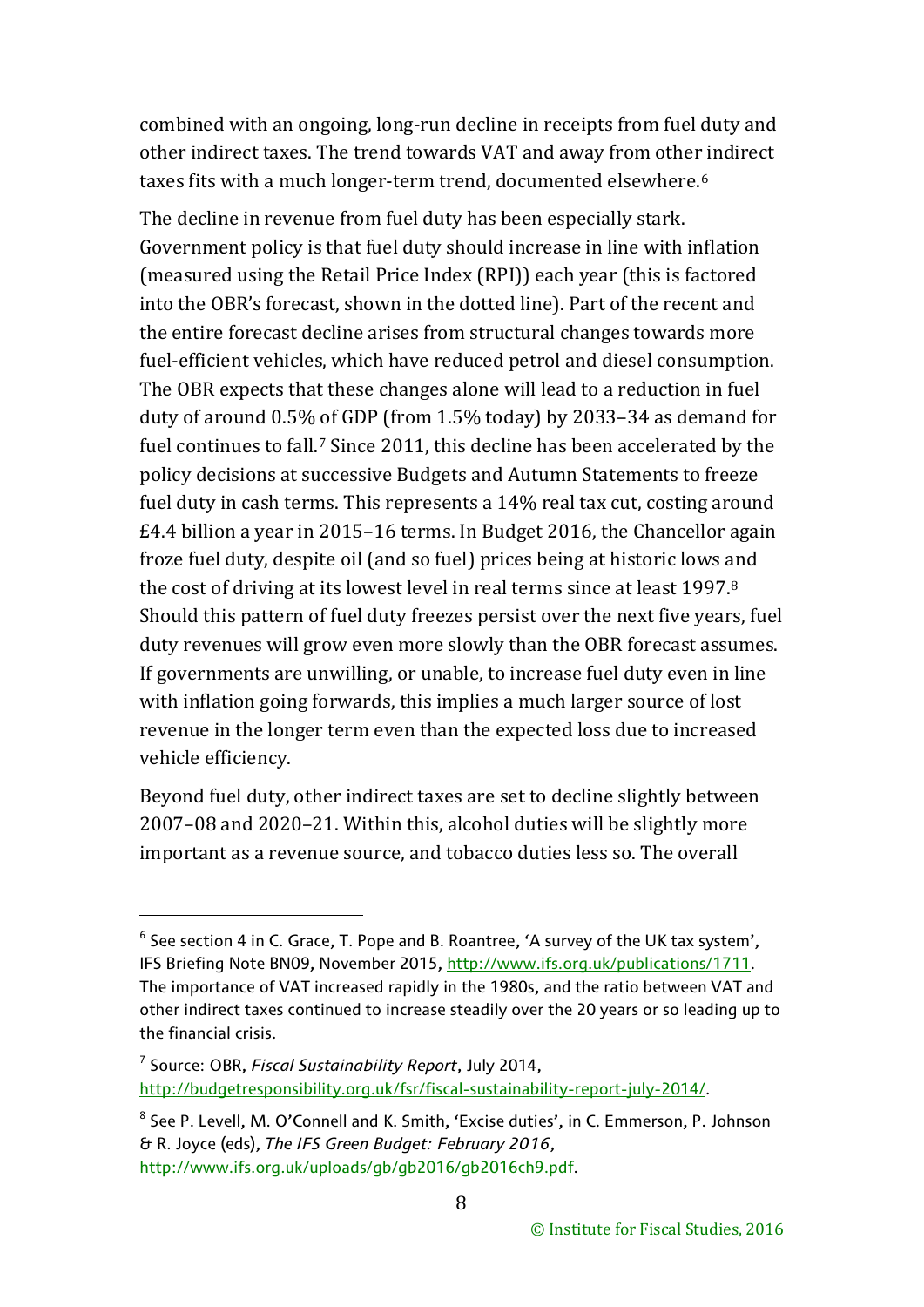decline comes despite a boost to receipts from a large increase in the rate of insurance premium tax and the introduction of a new soft drinks levy.

# *The rich contributing more*

Like consumption taxes, personal income taxes will raise a similar proportion of national income in 2020–21 to that in 2007–08. However, within this there has been a shift towards raising a higher proportion of revenue (in particular from income tax) from the highest-earning income tax payers.

Between 2007–08 and 2015–16, the share of the adult population who pay income tax dropped from 65.7% to 56.2%.[9](#page-9-0) Within the group of income tax payers, the proportion of total income tax paid by the top 1% of taxpayers (i.e. 0.66% of the adult population in 2007–08 and 0.56% of the population in 2015–16) increased from 24.4% to 27.5% (see Figure 6).





Note: The population of taxpayers changes over time. Source: HMRC table 2.4, [https://www.gov.uk/government/statistics/shares-of-total-income](https://www.gov.uk/government/statistics/shares-of-total-income-before-and-after-tax-and-income-tax-for-percentile-groups)[before-and-after-tax-and-income-tax-for-percentile-groups;](https://www.gov.uk/government/statistics/shares-of-total-income-before-and-after-tax-and-income-tax-for-percentile-groups) various Inland Revenue statistics.

<span id="page-9-0"></span><sup>&</sup>lt;sup>9</sup> Source: HMRC table 2.1,

[https://www.gov.uk/government/uploads/system/uploads/attachment\\_data/file/4291](https://www.gov.uk/government/uploads/system/uploads/attachment_data/file/429111/Table_2.1.pdf) 11/Table 2.1.pdf; table A1-1 of Office for National Statistics, Population Projections, [http://www.ons.gov.uk/peoplepopulationandcommunity/populationandmigration/pop](http://www.ons.gov.uk/peoplepopulationandcommunity/populationandmigration/populationprojections) [ulationprojections.](http://www.ons.gov.uk/peoplepopulationandcommunity/populationandmigration/populationprojections)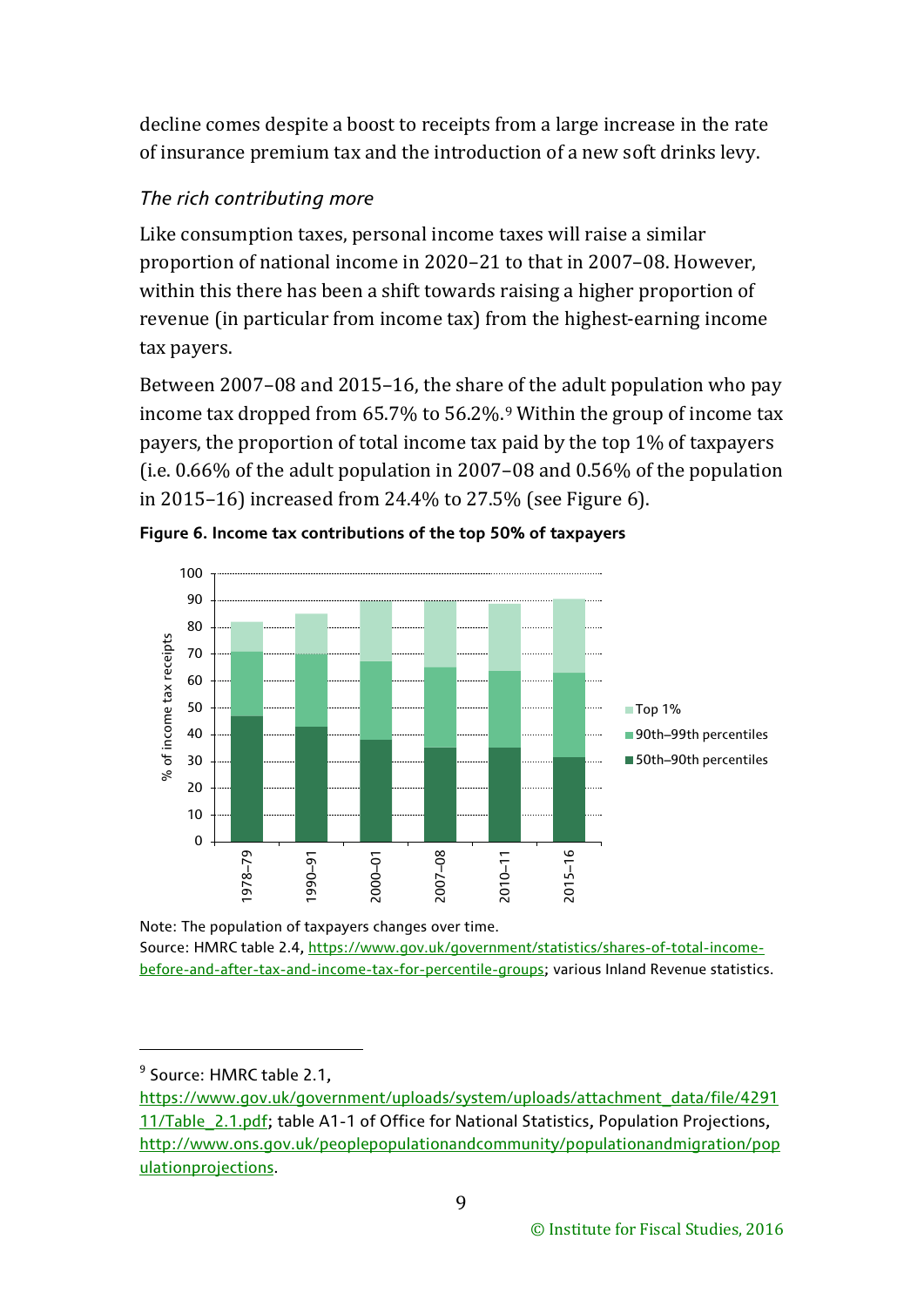The recent increase in the share of tax coming from the top 1% of taxpayers was driven by a series of policy changes. Some, notably the large increase in the personal tax allowance, took many low earners out of tax while also reducing payments for lower to middle taxpayers. While the personal allowance was increased, the higher-rate threshold was cut. This helps explain why the number of higher- (and additional-)rate payers rose from 3.9 million in 2007–08 to 5.0 million in 2015–16.[10](#page-10-0) Meanwhile, those on the highest incomes did not gain at all from the increase in the personal allowance, since a new policy introduced in 2010 means that it is gradually withdrawn once incomes rise above £100,000. In addition, big cuts in pension tax relief and the increase in the tax rate for those earning over £150,000 will have raised more revenue from the highest earners.

The trend towards a lower proportion of income tax payments from the bottom 50% of income tax payers, and higher payments from the top 1%, is a continuation of a much longer-term trend. In 1978–79, only 11% of income tax receipts were paid by the top 1% of taxpayers, while this had more than doubled by the turn of the century (see Figure 6). The trend pre-2007 was overwhelmingly driven by the distribution of pre-tax income. Inequality increased considerably, such that the larger burden on richer taxpayers mostly reflected their higher share of total incomes.[11](#page-10-1) Post-2007, the trend has been largely as a result of explicit policy choice.

It seems unlikely that this trend will unwind substantially over the next five years. The 2015 Conservative party election manifesto pledged to increase the personal allowance to £12,500 by 2020–21, another substantial increase. The tax burden on the richest will be slightly offset by a pledge to increase the higher-rate threshold to £50,000, though this is only expected to hold constant the number of higher-rate taxpayers. At the same time, two income tax thresholds affecting the highest earners – the point at which the personal allowance is withdrawn, £100,000, and the additional rate threshold, £150,000 – are, by default, fixed in cash terms. In

<span id="page-10-0"></span><sup>&</sup>lt;sup>10</sup> HMRC table 2.1,

[https://www.gov.uk/government/uploads/system/uploads/attachment\\_data/file/4291](https://www.gov.uk/government/uploads/system/uploads/attachment_data/file/429111/Table_2.1.pdf) [11/Table\\_2.1.pdf.](https://www.gov.uk/government/uploads/system/uploads/attachment_data/file/429111/Table_2.1.pdf)

<span id="page-10-1"></span> $11$  The World Wealth and Income Database calculates that the share in pre-tax income of the top 1% of the UK adult population increased from 5.9% in 1979 to 15.4% in 2007 [\(http://www.wid.world/#Database\)](http://www.wid.world/#Database).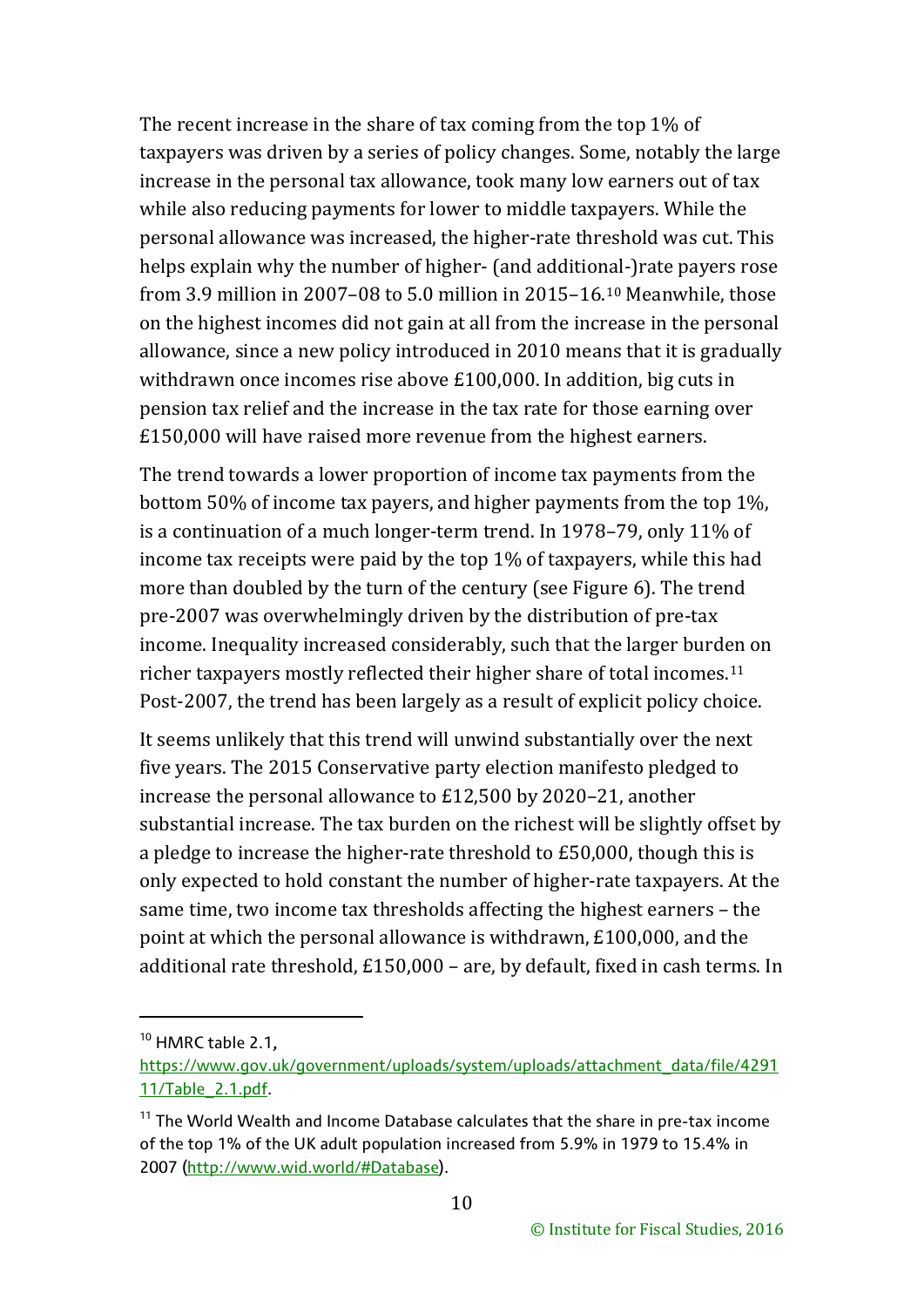addition, a further big reduction in pension tax relief for the highest earners, introduced in April 2016, will increase revenues from this group.[12](#page-11-0)

One implication of an income tax base that increasingly relies on a smaller group of taxpayers is that the growth of receipts may be more unpredictable and risky. As the system becomes more reliant on a smaller subset of individuals, tax revenues become more sensitive to the composition of income growth, making revenues more uncertain. This includes both upside and downside risk. If the earnings of the top 1% or 10% grow more quickly than the rest of the distribution, tax revenues may increase more quickly than total earnings. In the last parliament, total earnings growth was driven more by employment growth than by average earnings growth. Previous IFS analysis calculated that the employmentheavy composition of total earnings growth cost the exchequer £6.5 billion in income tax receipts between 2010 and 2015.[13](#page-11-1)

## *Property taxes - building in declines*

-

Here we discuss 'property taxes' as the two taxes levied on the occupation of property – council tax and business rates. These are also the only two taxes that, to at least some degree, provide a source of revenues to local authorities.[14](#page-11-2) Both taxes have the feature that they tend to provide a stable source of revenue across the economic cycle because they do not, by default, fluctuate with personal or corporate incomes. As a result, revenues from these taxes initially increased as a proportion of national income after the recession, though they are both forecast to raise a slightly smaller proportion in 2020–21 than in 2007–08.

Council tax rates are set by local authorities each year. Between 2010 and 2015, council tax revenues were held back by restraint in council tax rates on the part of local authorities, which were able to access extra grants

<span id="page-11-0"></span> $12$  This measure, announced at Summer Budget 2015, means that the annual allowance for tax-exempt pension savings is tapered away as incomes increase above £150,000 until the allowance reaches £10,000. It is effective from April 2016.

<span id="page-11-1"></span><sup>&</sup>lt;sup>13</sup> See R. Crawford, C. Emmerson and G. Tetlow, 'Public finances: a dicey decade ahead?', in C. Emmerson, P. Johnson and R. Joyce (eds), *The IFS Green Budget: February 2015*, [http://www.ifs.org.uk/uploads/gb/gb2015/ch5\\_gb2015.pdf.](http://www.ifs.org.uk/uploads/gb/gb2015/ch5_gb2015.pdf)

<span id="page-11-2"></span><sup>&</sup>lt;sup>14</sup> See C. Grace, T. Pope and B. Roantree, 'A survey of the UK tax system', IFS Briefing Note BN09, November 2015, [http://www.ifs.org.uk/publications/1711.](http://www.ifs.org.uk/publications/1711)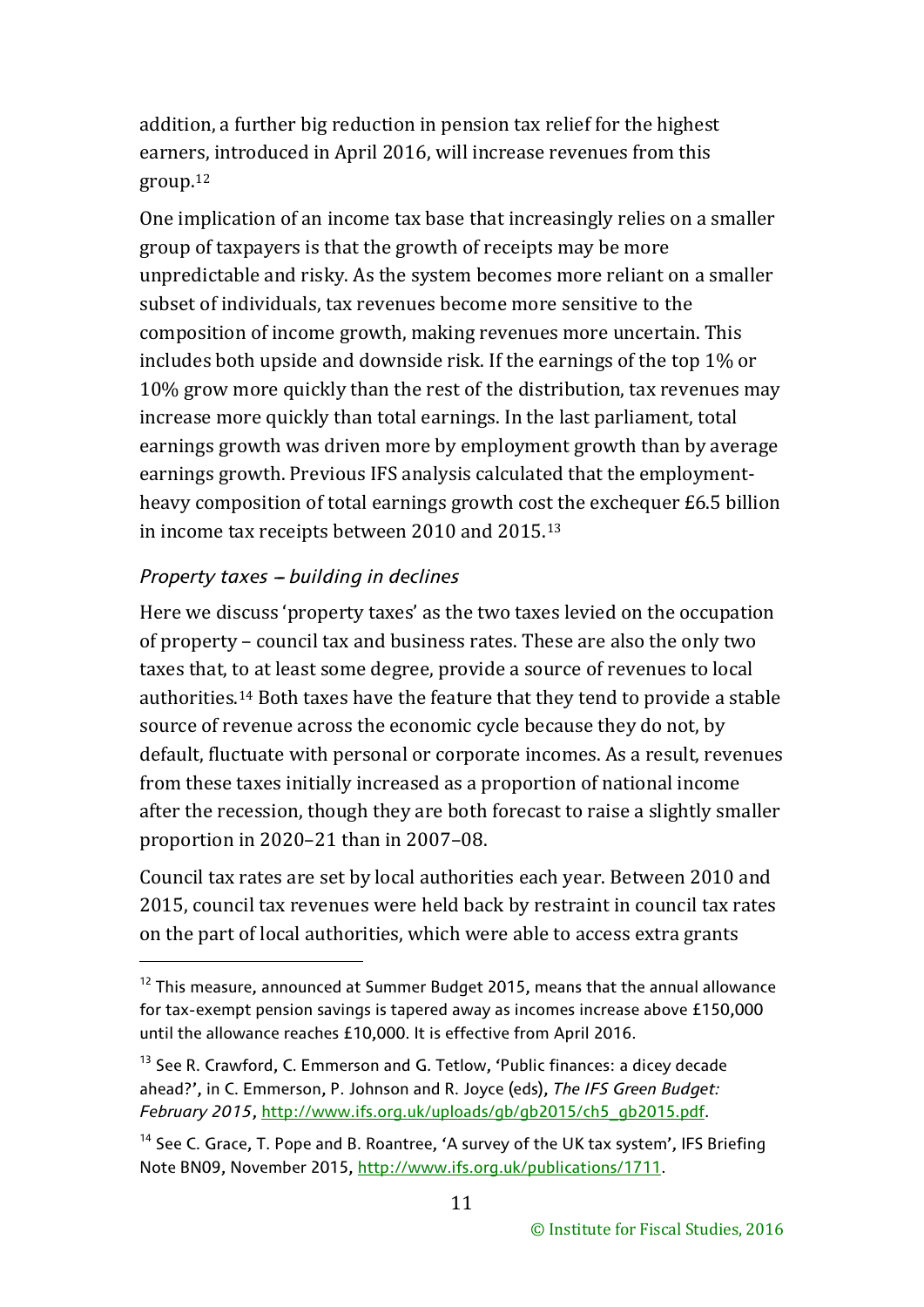from local government if they froze rates.[15](#page-12-0) Going forward, councils will be allowed to increase rates by up to 4% (2% higher than during the last parliament) without winning a local referendum, as long as the extra 2% is spent increasing the social care budget.[16](#page-12-1) However, the OBR forecasts that council tax receipts will still decline as a proportion of national income over the next five years, with rate rises not keeping pace with economic growth.

The default for business rates is that, in most years, tax bills increase in line with the RPI measure of inflation.[17](#page-12-2) Revenues since the mid 1990s have tended to rise more quickly than RPI inflation due to a growing tax base: the value of properties added to the tax base (e.g. new developments) has been higher than that of properties removed from the tax base (e.g. demolished). As a share of national income, receipts have been roughly constant.

The stability across the economic cycle has been a source of concern to businesses since the recession because business rates bills were stable at a time when business profits were falling. One consequence of this is that business rates raised 53% of the revenue of onshore corporation tax in 2007–08 but 76% by 2012–13.

As a result of policies, announced in Budget 2016, that reduce the tax base, revenues are forecast to decline between 2015–16 and the end of the parliament.[18](#page-12-3) Revenues are also expected to be lower than they would otherwise have been after 2020 as a result of a planned move, also

<span id="page-12-0"></span><sup>&</sup>lt;sup>15</sup> See section 7.1 of S. Adam and B. Roantree, 'The coalition government's record on tax', IFS Briefing Note BN167, March 2015,

[http://election2015.ifs.org.uk/uploads/publications/bns/BN167170315.pdf.](http://election2015.ifs.org.uk/uploads/publications/bns/BN167170315.pdf)

<span id="page-12-1"></span><sup>&</sup>lt;sup>16</sup> See D. Innes and D. Phillips, 'Council tax rises to ease the pace of cuts to local government budgets', IFS Observation, December 2015, [http://www.ifs.org.uk/publications/8095.](http://www.ifs.org.uk/publications/8095)

<span id="page-12-2"></span> $17$  Once every five years, properties are revalued and the rates set such that average bills increase with RPI inflation: bills increase by more (less) than the RPI for properties that have seen above- (below-)average rises in value since the last revaluation. For a discussion of business rates, see S. Adam and H. Miller, 'Business rates', in C. Emmerson, P. Johnson and H. Miller (eds), *The IFS Green Budget: February 2014*, [http://www.ifs.org.uk/budgets/gb2014/gb2014\\_ch11.pdf.](http://www.ifs.org.uk/budgets/gb2014/gb2014_ch11.pdf)

<span id="page-12-3"></span> $18$  From 2017, small business rate relief will be permanently made more generous and the threshold for a higher tax rate increased.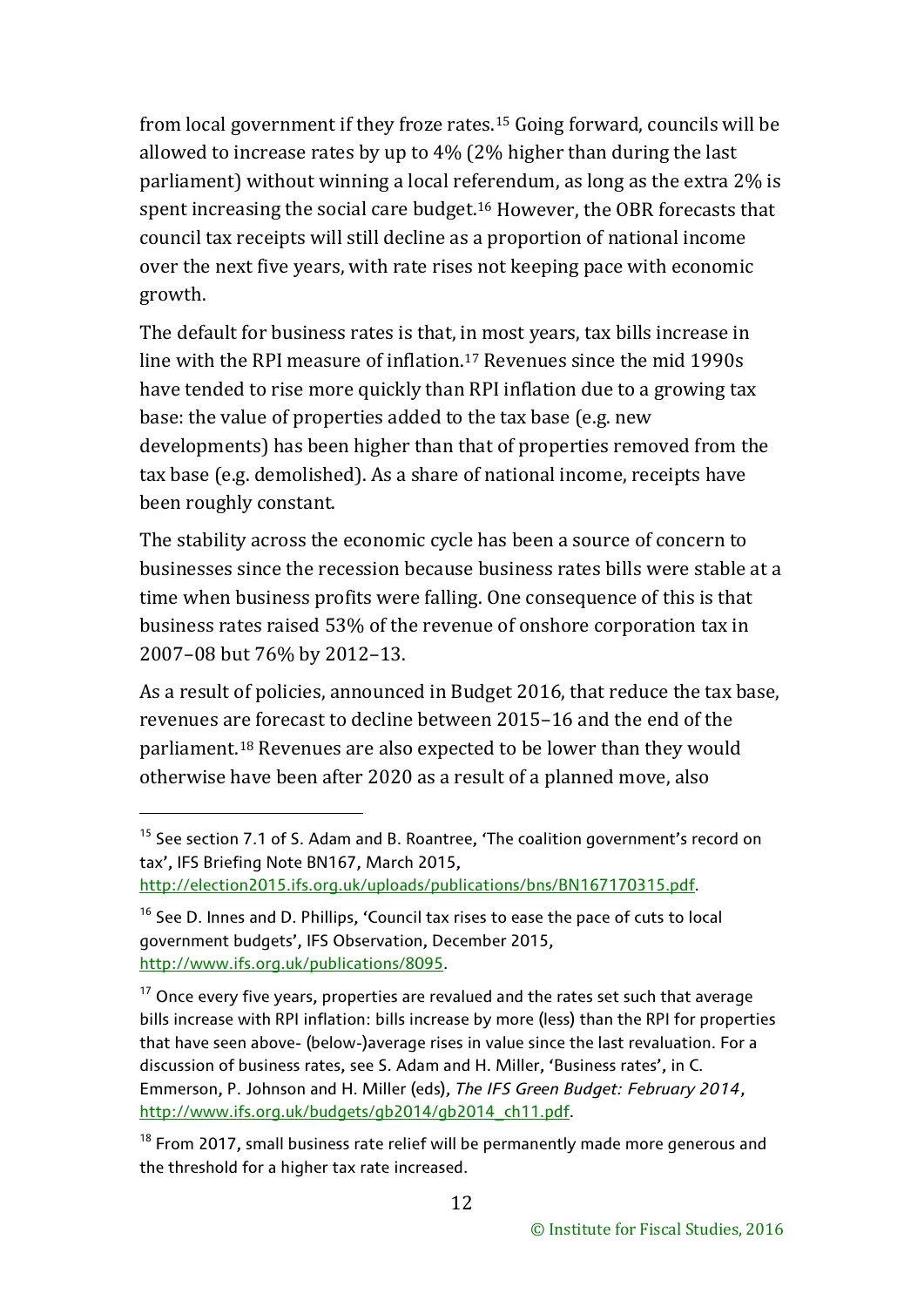announced in Budget 2016, to uprate business rates in line with the Consumer Price Index (which, historically, has increased less quickly than the RPI and than national income).

## **3. The decline of corporation taxes?**

This section discusses in more detail what we have loosely defined as 'corporation taxes'. This group includes onshore and offshore corporation tax, petroleum revenue tax, oil royalties, windfall tax on tobacco companies, the diverted profits tax, bank surcharge and the bank levy.[19](#page-13-0) Together, these taxes contribute 2.5% of 2015–16 national income. By the end of the parliament, these receipts as a proportion of national income are due to be a third lower than before the crisis. This results from an ongoing decline in North Sea receipts, a fall in the profitability of banks and cuts to the corporation tax rate. There is a boost from new taxes on banks.

Onshore corporation tax revenues, while volatile over the economic cycle, displayed no persistent downward trend in the 30 or so years up to the great recession despite main corporation tax rates being cut from 52% in 1981 to 28% in 2008. This was due to an increase in the size and profitability of the corporate sector, and to some extent to a broadening of the tax base.[20](#page-13-1) By the end of the parliament, onshore corporation tax receipts as a proportion of national income are due to be 26% lower than before the crisis (2.0% rather than 2.7% of national income) due to a combination of weak corporate profits and policy change. This is a particularly notable change in the composition of revenues since the recession, and marks a break with recent trends.

## *North Sea oil – scraping the barrel*

-

Receipts from North Sea producers represented around 0.5% of national income prior to the crisis. This was already substantially lower than the 4% raised at the height in the 1980s, and was due to decline as oil and gas

<span id="page-13-0"></span> $19$  From April 2015, profits that are judged to have been artificially diverted from the UK are subject to a higher 25% rate. The bank levy is clearly distinct from the other taxes in this group in that it is not levied on a measure of corporate profits. We include it here as part of a discussion of the changing taxation of banks' activities.

<span id="page-13-1"></span><sup>20</sup> See R. Griffith and H. Miller, 'Taxable corporate profits', *[Fiscal Studies](http://ideas.repec.org/s/ifs/fistud.html)*, 2014, 35, 535-57, [http://www.ifs.org.uk/publications/7605.](http://www.ifs.org.uk/publications/7605)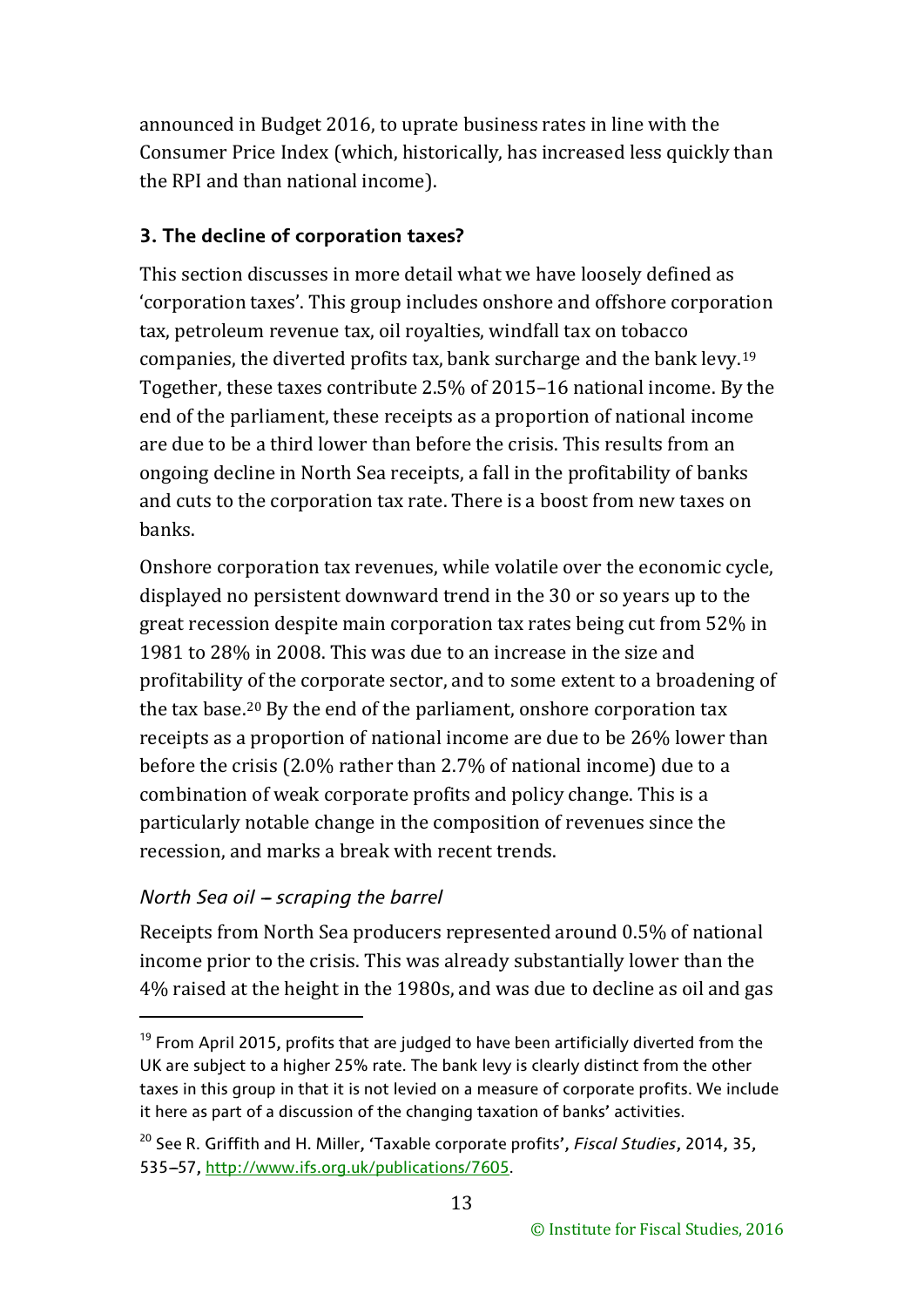reserves continued to dry up.[21](#page-14-0) There has been a sharp fall in receipts, and continuing downgrades to forecast receipts, since 2011 as a result of a collapse in the world oil price.

As recently as March 2014, the government expected revenues from the North Sea to total £3.8 billion in 2015–16 and £3.5 billion in 2018–19 (see Figure 7). In Budget 2016, the out-turn estimate for 2015–16 was negligible (i.e. near zero), while in 2018–19 the North Sea tax regime is actually forecast to cost the exchequer money. The latter situation results from continued weak profitability combined with relief for decommissioning costs.[22](#page-14-1) There is uncertainty over the trajectory of the oil price. However, given the underlying decline in North Sea resources (and absent the discovery of new resources that are not already factored into the forecasts), the associated tax revenues look unlikely to form a substantial part of the UK tax base in future.



**Figure 7. Revenues from the North Sea: forecasts since 2010**

Source: OBR Economic and Fiscal Outlooks, June 2010 to March 2016, available at [http://budgetresponsibility.org.uk/.](http://budgetresponsibility.org.uk/)

<span id="page-14-0"></span> $21$  For more details of the North Sea oil tax regime, see H. Miller, 'Corporate tax, revenues and avoidance', in C. Emmerson, P. Johnson and H. Miller (eds), *The IFS Green Budget: February 2013*,

[http://www.ifs.org.uk/budgets/gb2013/GB2013\\_Ch10.pdf.](http://www.ifs.org.uk/budgets/gb2013/GB2013_Ch10.pdf)

<span id="page-14-1"></span> $22$  The petroleum revenue tax rate was reduced to zero in Budget 2016. This was not a particularly costly measure and does not explain the decline in revenues.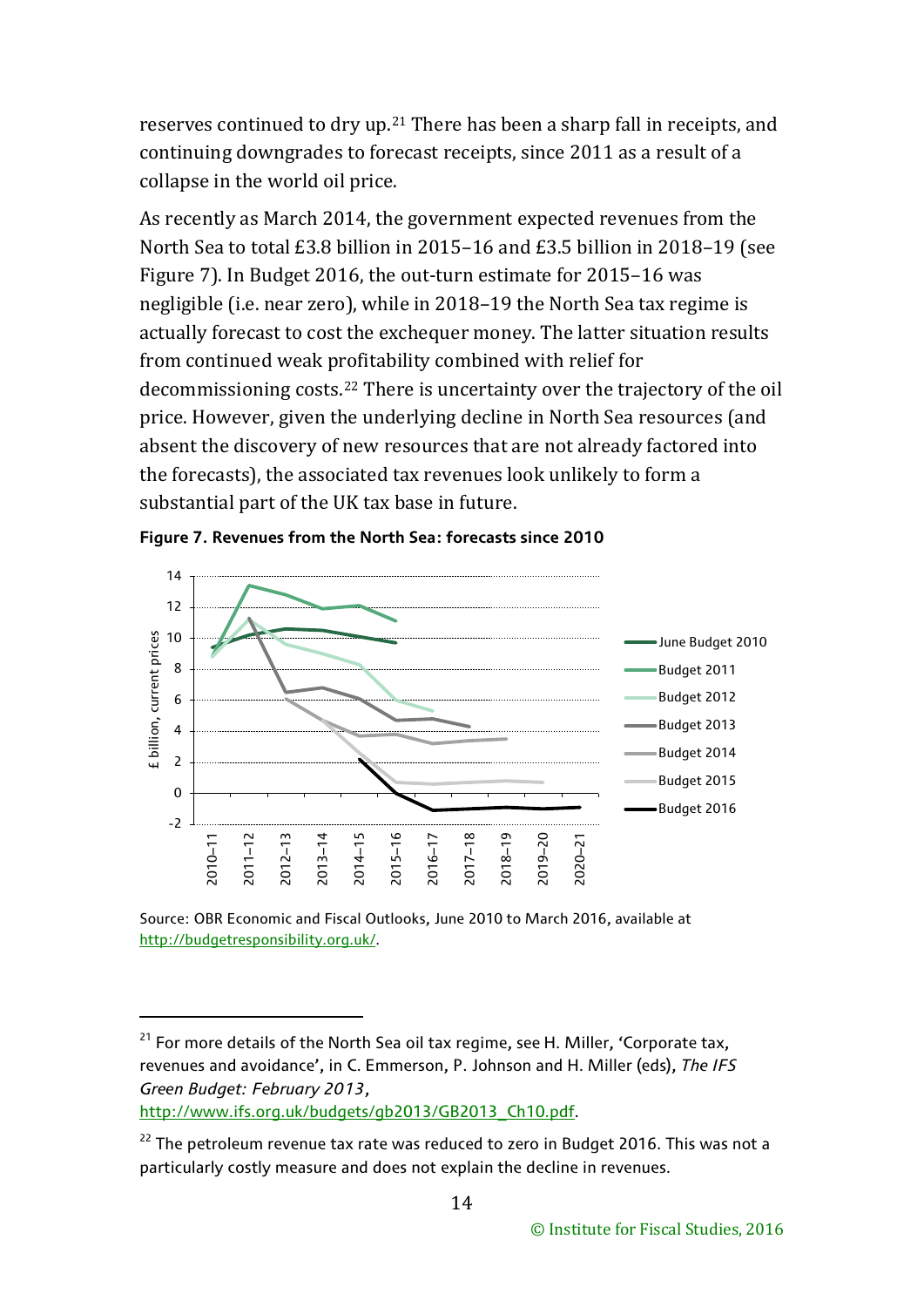## *<u>Onshore corporation tax – banking on a strong recovery to offset lower</u> rates?*

As noted above, onshore corporation tax receipts are volatile and move with the economic cycle. It was no surprise that receipts fell substantially following the recession. They have been depressed in recent years as a result of a combination of continued weakness of corporate profits and the effect of losses that were accumulated in the wake of the recession and then carried forward to offset future tax liabilities.

The finance sector and, in particular, banks were an important source of corporation tax receipts prior to the crisis and have seen by far the largest fall.[23](#page-15-0) As Figure 8 shows, corporation tax on financial sector profits accounted for 0.7% of national income (and 25.8% of total onshore



**Figure 8. Corporation tax payments by the financial sector**

Note: Forecasts are available only for corporation tax revenues from the finance sector as a whole, not at a more disaggregated level.

Source: OBR, *Economic and Fiscal Outlook*, March 2016,

-

[http://budgetresponsibility.org.uk/efo/economic-fiscal-outlook-march-2016/;](http://budgetresponsibility.org.uk/efo/economic-fiscal-outlook-march-2016/) HMRC table 'PAYE and corporation tax receipts from the banking sector',

[https://www.gov.uk/government/collections/paye-and-corporation-tax-receipts-from-the](https://www.gov.uk/government/collections/paye-and-corporation-tax-receipts-from-the-banking-sector)[banking-sector;](https://www.gov.uk/government/collections/paye-and-corporation-tax-receipts-from-the-banking-sector) HMRC table 11.1A, [https://www.gov.uk/government/collections/analyses-of](https://www.gov.uk/government/collections/analyses-of-corporation-tax-receipts-and-liabilities)[corporation-tax-receipts-and-liabilities.](https://www.gov.uk/government/collections/analyses-of-corporation-tax-receipts-and-liabilities)

<span id="page-15-0"></span><sup>&</sup>lt;sup>23</sup> See H. Miller, 'Corporate tax, revenues and avoidance', in C. Emmerson, P. Johnson and H. Miller (eds), *The IFS Green Budget: February 2013*, [http://www.ifs.org.uk/budgets/gb2013/GB2013\\_Ch10.pdf.](http://www.ifs.org.uk/budgets/gb2013/GB2013_Ch10.pdf)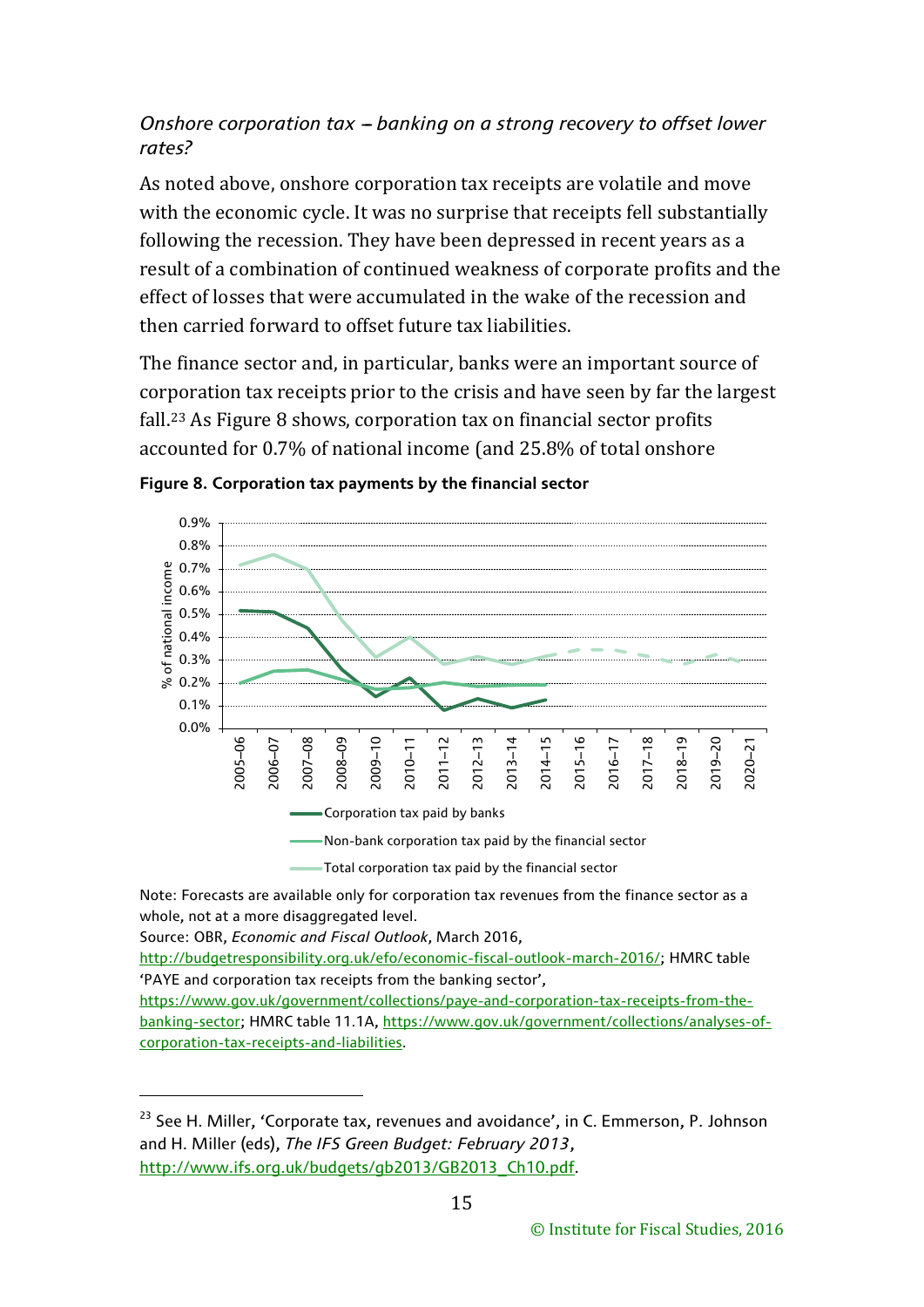corporation tax receipts) in 2007–08, with over half of that accounted for by receipts from bank profits alone. It now accounts for just 0.3% of national income and 15.2% of onshore corporation tax. This fall has been driven almost entirely by the fall in corporation tax paid by banks.

The recovery of the formerly tax-rich banking sector remains uncertain, in part because receipts from this sector are especially dependent on the profitability of a few very large banks. Profits from the financial sector are forecast to remain depressed until 2020–21 (the last year for which the OBR produces a forecast). It is unclear to what extent there will be a resurgence in financial sector profits – in particular among the largest banks, which contribute substantially – that would buoy corporate tax receipts or whether the financial sector, and therefore the associated tax base, is permanently smaller than before the crisis.

In response to the lower revenue stream coming from banks and, in part, to the view that banks should contribute to the public finance cost of the crisis, the government has introduced two new taxes that increase the revenue received from banks (see Figure 9).[24](#page-16-0) There is now a bank levy (introduced in 2011) on the liabilities on large banks' balance sheets and a bank surcharge (introduced in 2016) that effectively adds an additional 8 percentage points to the rate of corporation tax on bank profits (in 2016– 17, this implies that they face a tax rate of 28%). As Figure 9 shows, these measures will be sufficient to roughly maintain the proportion of national income paid in taxes by banks between 2014–15 and 2020–21, but this proportion will still be considerably below the pre-crisis peak.

Additionally, the government has placed restrictions on the share of banks' taxable profit that can be offset by carrying forward losses from previous years. From 2014, no more than 50% of banks' profits could be offset using losses. From April 2016, this cap is just 25%. (From 2016, loss offsets have also been restricted to 50% of taxable profits for all non-bank companies.) Restricting loss offsets brings revenues forward for the government and disadvantages companies (that now have to pay

<u>.</u>

<span id="page-16-0"></span> $24$  In 2010, the government also introduced a payroll tax on bankers' bonuses. We classify this as a tax on personal income, though its rationale (that the banking sector should contribute to the fiscal consolidation) was in a similar vein to the taxes noted here.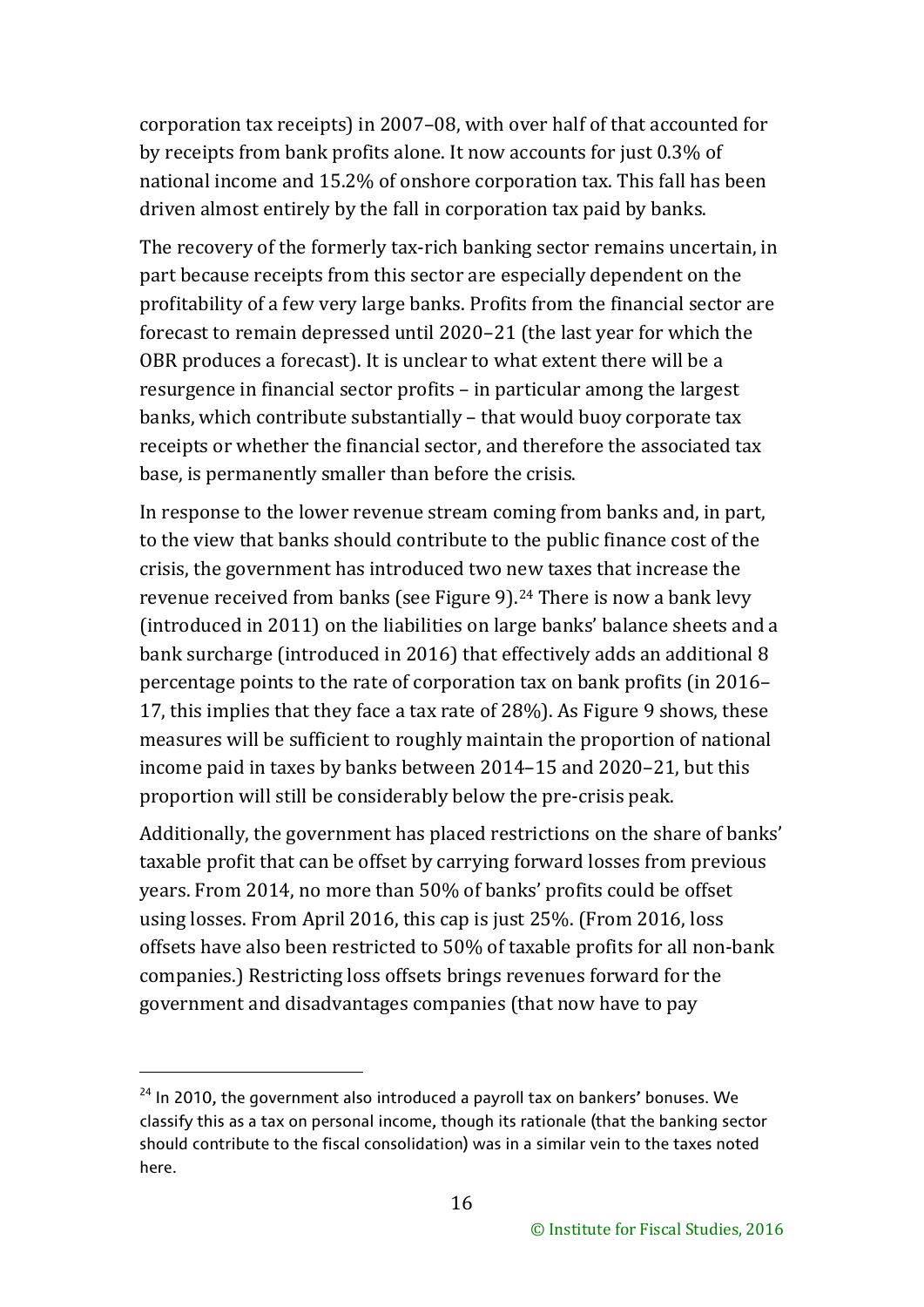**Figure 9. Taxes paid by banks**

-



Note: The 2020-21 value of corporation tax paid is calculated by assuming that corporation tax paid by banks grows at the same rate as corporation tax paid by the finance sector as a whole. Source: OBR, *Economic and Fiscal Outlook*, March 2016,

[http://budgetresponsibility.org.uk/efo/economic-fiscal-outlook-march-2016/;](http://budgetresponsibility.org.uk/efo/economic-fiscal-outlook-march-2016/) IFS revenue composition spreadsheet,

[http://www.ifs.org.uk/uploads/publications/ff/revenue\\_composition%20June%202014.xls;](http://www.ifs.org.uk/uploads/publications/ff/revenue_composition%20June%202014.xls) table PSA6D of ONS public finance tables,

[http://www.ons.gov.uk/economy/governmentpublicsectorandtaxes/publicsectorfinance/bulleti](http://www.ons.gov.uk/economy/governmentpublicsectorandtaxes/publicsectorfinance/bulletins/publicsectorfinances/previousReleases) [ns/publicsectorfinances/previousReleases;](http://www.ons.gov.uk/economy/governmentpublicsectorandtaxes/publicsectorfinance/bulletins/publicsectorfinances/previousReleases) HMRC table 'PAYE and corporation tax receipts from the banking sector', [https://www.gov.uk/government/collections/paye-and-corporation-tax](https://www.gov.uk/government/collections/paye-and-corporation-tax-receipts-from-the-banking-sector)[receipts-from-the-banking-sector.](https://www.gov.uk/government/collections/paye-and-corporation-tax-receipts-from-the-banking-sector)

corporate taxes sooner and, if they go out of business, will be unable to claim all of their loss relief).

The addition of new measures has produced a system of bank taxation that is substantially more complicated than before the crisis, and one that is not underpinned by a clear strategy. Notably, the bank levy was intended to discourage banks from holding excessively risky balance sheets. There was always a question as to whether it would achieve this, or whether firms would be able to shift risk within their portfolios.[25](#page-17-0) In any case, if this was the aim, there was no good reason to introduce a revenue target for the

<span id="page-17-0"></span> $25$  For a discussion, see M. P. Devereux, N. Johannesen and J. Vella, 'Can taxes tame the banks? Evidence from European bank levies', Oxford University Centre for Business Taxation, Working Paper 13/25, December 2013,

[http://www.sbs.ox.ac.uk/sites/default/files/Business\\_Taxation/Docs/Publications/Wor](http://www.sbs.ox.ac.uk/sites/default/files/Business_Taxation/Docs/Publications/Working_Papers/Series_13/WP1325.pdf) [king\\_Papers/Series\\_13/WP1325.pdf.](http://www.sbs.ox.ac.uk/sites/default/files/Business_Taxation/Docs/Publications/Working_Papers/Series_13/WP1325.pdf)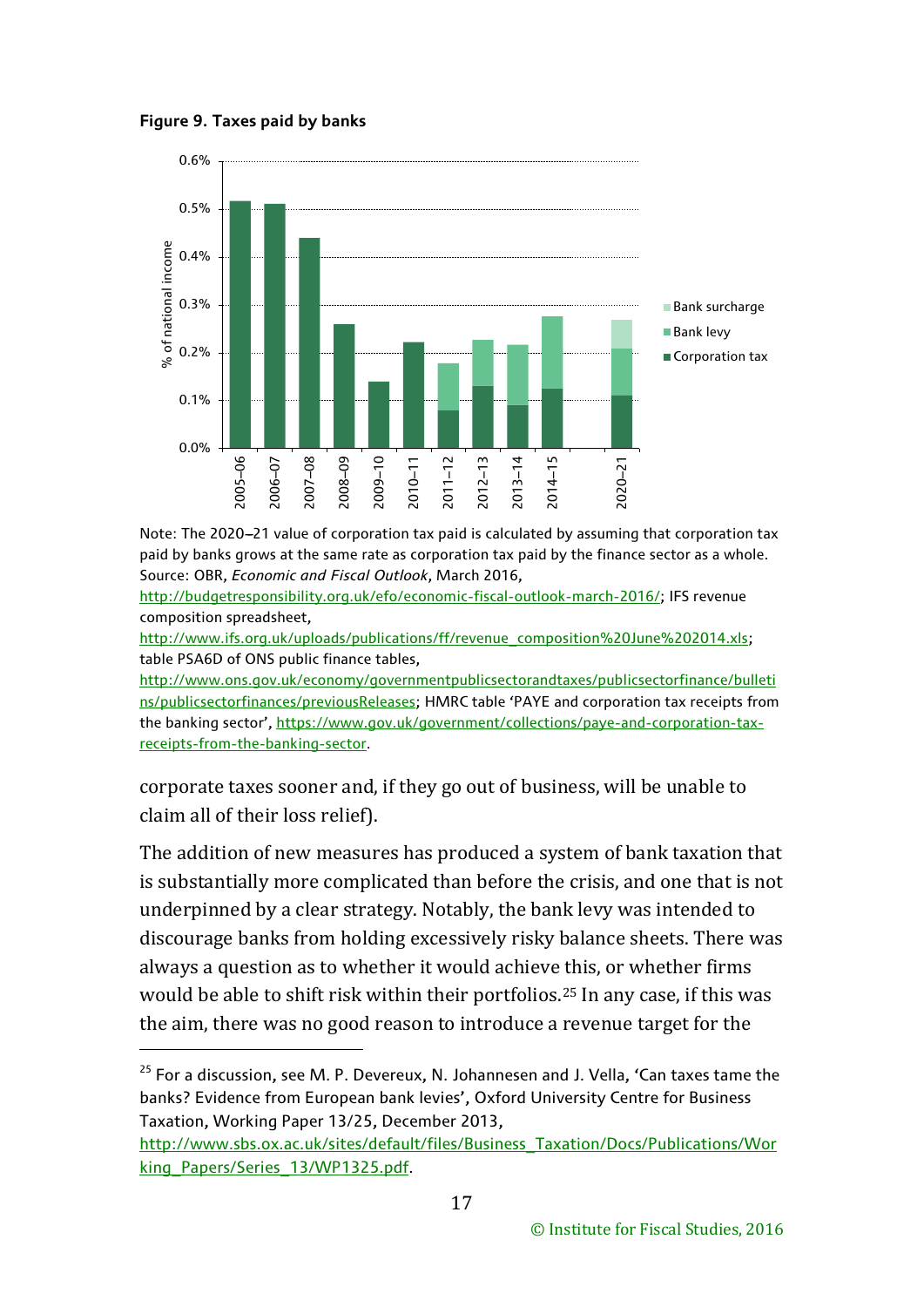levy, which implied that the rate had to be continually increased when the tax base proved much smaller than anticipated, possibly because activity was more responsive to the tax than expected. A more responsive tax base in turn implies that activities are being more discouraged than originally planned, and will be even more discouraged by higher rates. If the original rate was set at the level that was thought appropriate to deter banks from holding too much risk, there is no reason why that deterrent should be increased if the tax take turns out to be smaller than forecast. This is not a coherent way to design a tax aimed at changing behaviour.

#### *Corporation tax giveaway is the main policy story*

There have been a large number of changes to corporation tax since 2010. We calculate that, taken together, policy changes announced between 2010 and Budget 2016 (including those that are due to come into place before the end of the parliament) have cost £10.8 billion a year in 2015–16 terms.[26](#page-18-0) In previous work, cited at the end of footnote 26, we calculated that the cost of measures announced by the coalition government (2010– 15) only was £7.9 billion.

The majority of the revenue cost is due to cuts to the corporation tax rate. The coalition government reduced both the main corporation tax rate (from 28% in 2010) and the small profits rate (from 21% in 2010) to 20% in 2015–16. In 2013, it also introduced a new lower 10% rate for the income derived from patents (the *Patent Box*). The current government plans to reduce the main corporation tax rate even further to 17% by 2020–21. Corporation tax rates across the developed world have declined substantially since the 1970s as countries have attempted to remain competitive locations for mobile activities and profits. The desire to attract and retain mobile activity has been important in the UK, which, since 2010,

<span id="page-18-0"></span><sup>&</sup>lt;sup>26</sup> Authors' calculations using OBR policy measures database,

[http://budgetresponsibility.org.uk/data/,](http://budgetresponsibility.org.uk/data/) and Budgets and Autumn Statements, June 2010 to March 2016. We do not count the temporary effect of changes in the timing of large companies' corporation tax payments scored in Budget 2016. We account for the long-run cost of rate cuts (including the cost of the cut to 17%, the full cost of which comes after the current forecast horizon). The methodology follows H. Miller and T. Pope, 'Corporation tax changes and challenges', IFS Briefing Note BN163, February 2015, [http://www.ifs.org.uk/publications/7590.](http://www.ifs.org.uk/publications/7590)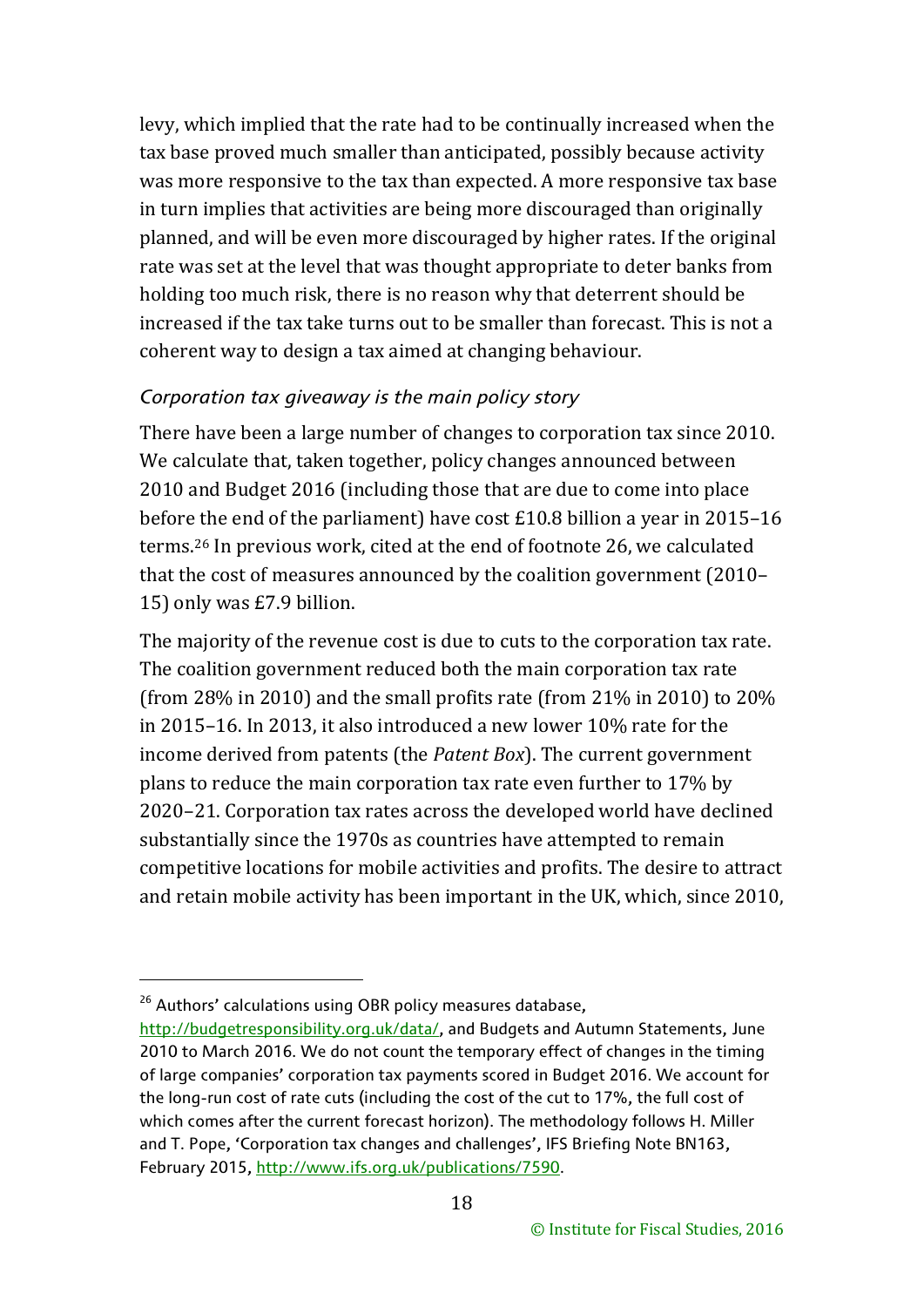has cut rates further and faster than other countries, such that the rate is now the lowest in the G20.[27](#page-19-0)

Alongside rate cuts, there have been a large number of other corporation tax changes since 2010, including moves that raise revenues by broadening the tax base and by preventing avoidance opportunities.

The mix of policy changes is such that some companies will gain more than others. Broadly, highly profitable and mobile firms will see the most benefit from lower rates, although some will be affected by anti-avoidance measures, such as a new restriction on interest deductions.[28](#page-19-1) Those businesses with high levels of investment or losses and multinationals with high levels of debt in the UK will benefit the least.

A permanent decline in onshore corporate tax revenues would mark a break with the previous trend, highlighted above, under which the effect of lower rates was offset by a larger, more profitable corporate sector (and, to a smaller extent, a broader tax base). It is possible that corporate revenues will be higher than currently forecast either because corporate rate cuts boost corporate activity by more or because anti-avoidance measures are more successful at raising revenues than is currently predicted. However, in the longer run, there is also likely to be continued competitive pressure on corporate taxes.

## **4. Bigger role for smaller taxes**

<u>.</u>

While some revenue streams, and corporation tax revenues in particular, have declined, government receipts will be close to their pre-crisis level by 2020–21. By the end of the parliament, the government will rely more on

[http://www.ifs.org.uk/uploads/gb/gb2016/gb2016ch8.pdf.](http://www.ifs.org.uk/uploads/gb/gb2016/gb2016ch8.pdf)

<span id="page-19-0"></span> $27$  The aim to have 'the most competitive corporate tax regime in the G20' was a key part of the 2010 corporate tax roadmap (HM Treasury and HM Revenue & Customs, *Corporate Tax Reform: Delivering a More Competitive System*, November 2010, [https://www.gov.uk/government/uploads/system/uploads/attachment\\_data/file/8130](https://www.gov.uk/government/uploads/system/uploads/attachment_data/file/81303/corporate_tax_reform_complete_document.pdf) [3/corporate\\_tax\\_reform\\_complete\\_document.pdf\)](https://www.gov.uk/government/uploads/system/uploads/attachment_data/file/81303/corporate_tax_reform_complete_document.pdf).

<span id="page-19-1"></span><sup>&</sup>lt;sup>28</sup> Budget 2016 announced that from April 2017 the UK will introduce a new 'fixed ratio' rule in an attempt to limit multinational firms' use of interest deductions to avoid tax. For a discussion of this, and other policy developments that came out of the OECD Base Erosion and Profit Shifting project, see H. Miller and T. Pope, 'Corporate tax avoidance: tackling Base Erosion and Profit Shifting', in C. Emmerson, P. Johnson and R. Joyce (eds), The IFS Green Budget: February 2016,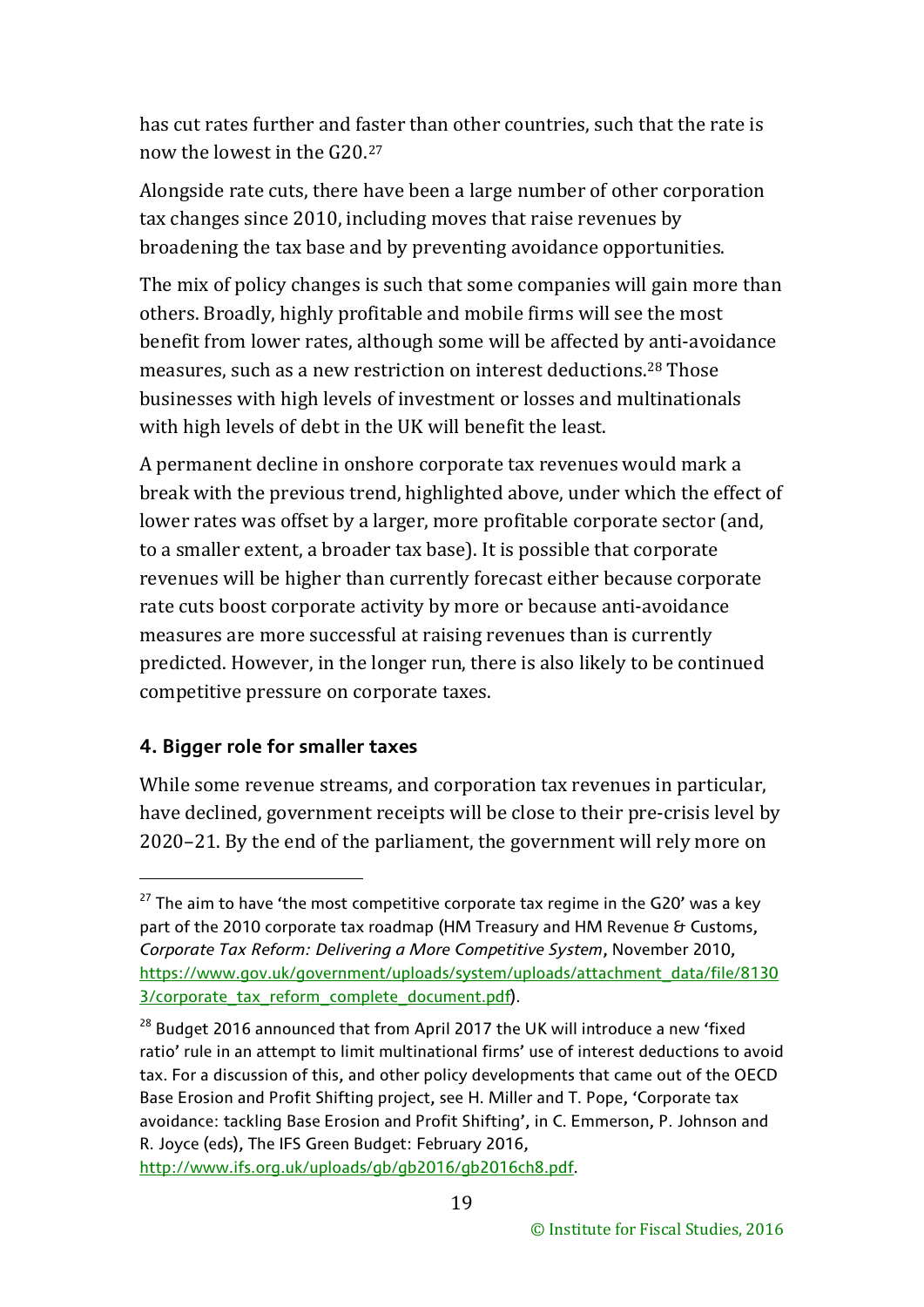relatively small taxes, a number of which have been introduced since 2010. This in part reflects (real or perceived) political constraints on raising the rates of the big taxes, manifested in the current government's commitment not to raise the main rates of VAT, NICs or income tax for the duration of this parliament. In addition, the government has committed to raising further the personal allowance and to not broadening the VAT base.

Part of the increased reliance on smaller taxes is due to greater revenues from existing smaller taxes, such as insurance premium tax (IPT) (whose rate will increase from 6% in 2015 to 10% in 2017) and stamp duty land tax. Revenues from the latter have been buoyed by rapid house price inflation and reforms to the treatment of both residential and nonresidential properties. Overall receipts are forecast to increase by 0.2% of national income in 2020–21 relative to 2015–16.

There have also been several entirely new taxes introduced. As well as the new taxes on banks and the diverted profi[ts](#page-20-0) tax mentioned above, the UK will start collecting an apprenticeship levy<sup>29</sup> and a soft drinks levy<sup>[30](#page-20-1)</sup> from 2017 and 2018 respectively. These are forecast to raise an additional £7.3 billion in 2020–21.

## **5. Conclusion**

-

By 2020-21, the share of national income raised through taxes will be almost back to the 2007–08 level. The amount raised from indirect and personal income taxes – accounting for 73.9% of 2015–16 tax revenues – will also be back at pre-crisis levels. Yet beneath this apparent stability are a number of notable changes in the composition of the tax base. Whether these changes have been part of a clear and coherent overarching strategy is, to put it kindly, unclear.

One of the most notable changes in the composition of revenues is the fall in the share due to come from corporation tax. In particular, by 2020–21, corporation tax receipts are due to be lower as a result of rate cuts, which

<span id="page-20-0"></span> $29$  From April 2017, employers will face a 0.5% levy on the part of their pay bill in excess of £3 million.

<span id="page-20-1"></span> $30$  For a more detailed discussion of the soft drinks levy, see R. Griffith, M. Lührmann, M. O'Connell and K. Smith, 'Using taxation to reduce sugar consumption', IFS Briefing Note BN180, March 2016, [http://www.ifs.org.uk/publications/8216.](http://www.ifs.org.uk/publications/8216)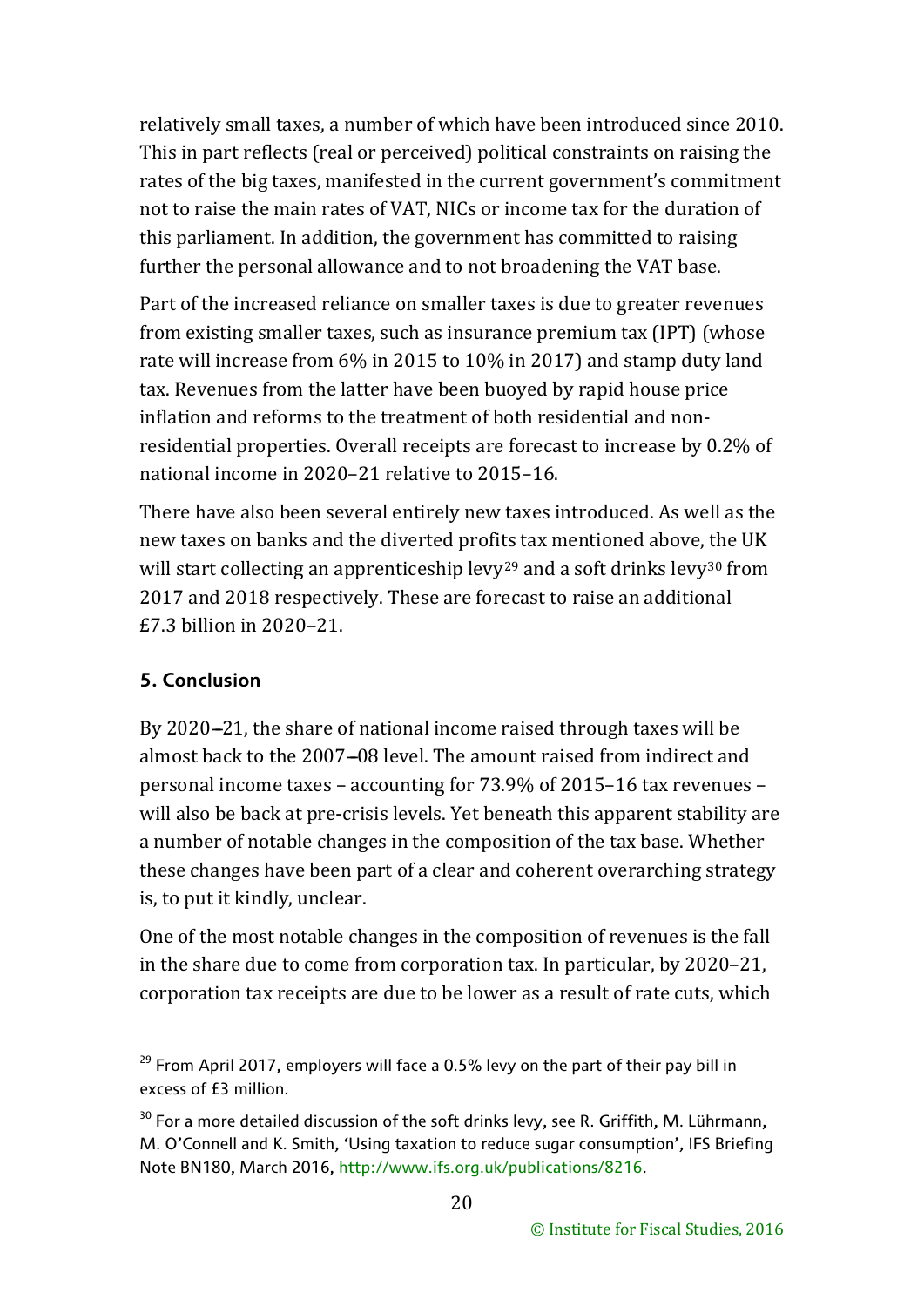are not fully offset by measures to broaden the tax base and to prevent avoidance. The overall trajectory of receipts will continue to depend on the strength of growth in corporate profits, especially in the banking sector. Revenues from business rates – the other large tax levied at the company level – have also been reduced as a result of policy changes.

A source of concern is the extent to which policy changes are being made in an ad hoc fashion with insufficient attention paid to tax design. Such ad hocery ranges from continued unfulfilled promises to raise fuel duty in line with inflation, to the introduction of the diverted profits tax, ever-shifting taxes on banks and constant fiddling with more and more smaller taxes. This lack of apparent and communicated strategy matters and is reflected in an increasingly complex tax system. New taxes have tended to be hastily introduced without consideration of the full set of effects. For example, the bank levy was introduced in 2011 to reduce banks' risk taking, consistently ratcheted up to increase the revenue take, and then reduced in response to concerns about how it was affecting banks' decisions. The bank levy is now falling as a source of revenue, but from 2016 a higher rate of corporation tax is being levied on the banking sector. More thought should be given to whether, and if so how, the banking sector should be taxed differently from other sectors.

There are risks to revenue streams over the remainder of the parliament.<sup>[31](#page-21-0)</sup> These risks arise from uncertainty over general economic performance and the composition of economic growth as well as uncertainty around the impact on revenues of policies already introduced. It is difficult to forecast the behavioural effects of changes to the tax system and so their revenue yield. This is particularly the case for new taxes. Therefore, in the short run at least, the prevalence of newly-introduced taxes implies an increase in uncertainty.

There is also uncertainty created by policy risk. Inflation increases for fuel duty are built into official forecasts, but look unlikely to happen. Income tax thresholds are fixed in cash terms by default, but whether they will actually be maintained at those levels remains to be seen. These are just

<u>.</u>

<span id="page-21-0"></span><sup>&</sup>lt;sup>31</sup> For a detailed assessment of these risks, see R. Crawford, C. Emmerson, T. Pope and G. Tetlow, 'Risks to the rules: tax revenues', in C. Emmerson, P. Johnson and R. Joyce (eds), *The IFS Green Budget: February 2016*,

[http://www.ifs.org.uk/uploads/gb/gb2016/gb2016ch5.pdf.](http://www.ifs.org.uk/uploads/gb/gb2016/gb2016ch5.pdf)